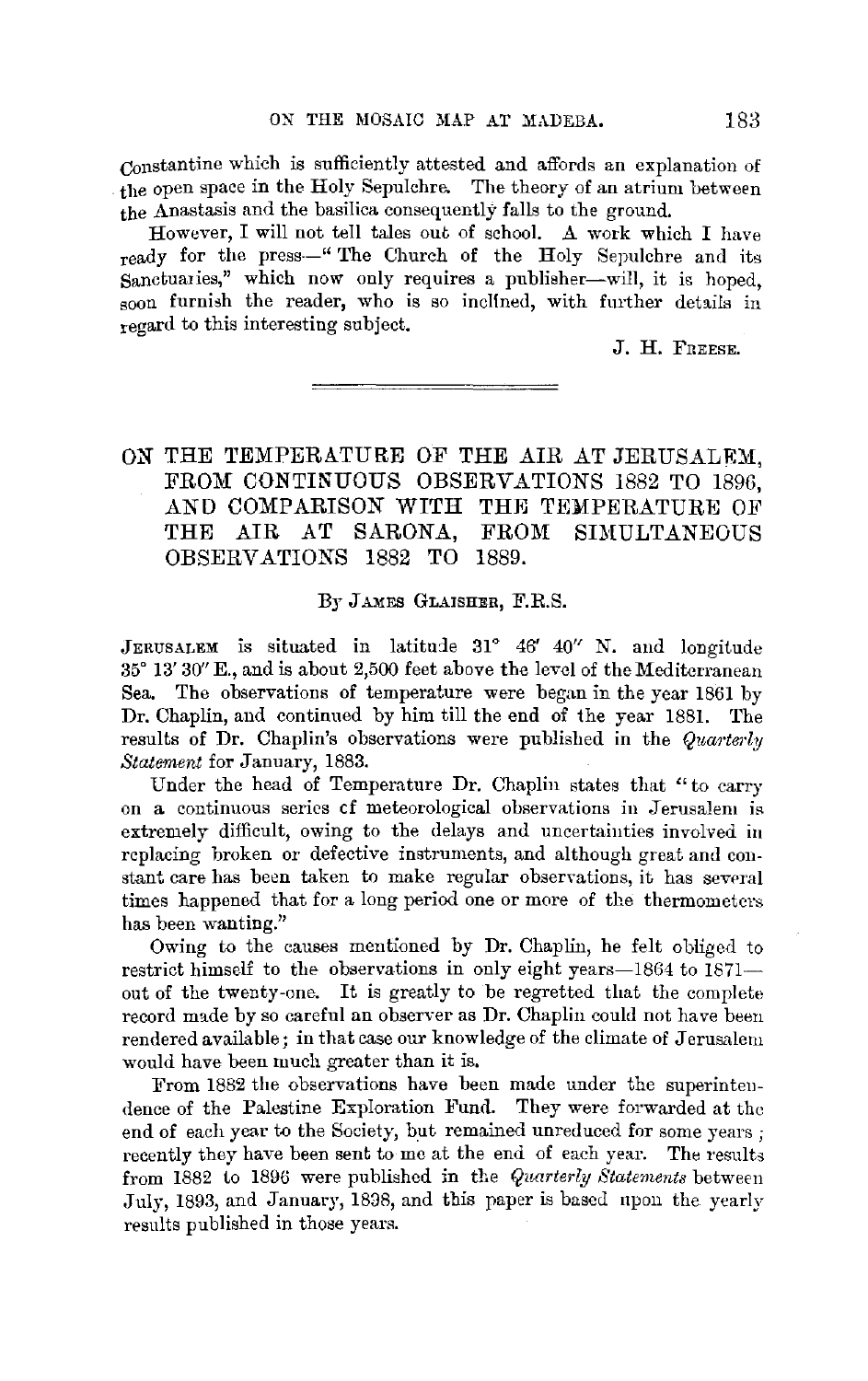At Sarona, in latitude 32° 4' N. and longitude 34° 47' E., and about 50 feet above the sea, observations under the superintendence of the Palestine Exploration Fund were made from the year 1880 to the year 1889, and were sent at the end of each year to the Society, but remained, as in the Jerusalem series, unreduced for some years. The results of each year's observations were published in· the *Quarterly Statements,* beginning July, 1888, and ending October, 1890. The discussion of the 10 years' results was published in the *Quarterly Statements* for the year 1891. During eight years from 1882, the observations were taken simultaneously with those at Jerusalem, and from 1882 to 1889 the results in several of the tables in the discussion of the Sarona observations are comparable with the discussion of the Jerusalem observations.

By looking over Table I it will be seen that the temperature of the air did not reach 100° in the years 1882, 1883, 1885, 1890, 1891, and ·1895, but reached or exceeded 100° in all the other years, viz., 1884, 1886, 1887, 1888, 1889, 1892, 1893, 1894, and 1896. The highest temperature in the 15 years was 108° on June 18th, 1894, and the next in order was 106° on both July 12th and 13th, 1888. The highest temperature observed by Dr. Chaplin during 21 years, viz., 1861 to 1881, was on the 28th and 30th of August, 1881, when it remained for some hours at 112°.

The highest temperature in the year-

| 1882 | was                     |                              |                         | 99° <sup>-5</sup> on August 28th. |
|------|-------------------------|------------------------------|-------------------------|-----------------------------------|
| 1883 | ,,                      | $98^\circ \cdot 5$           |                         | June 2nd.                         |
| 1884 | ٠,                      | 105°0                        |                         | August 6th and 9th.               |
| 1885 | ,,                      | $98^\circ 0$                 |                         | August 7th.                       |
| 1886 | ,,                      | $105^{\circ}$ <sup>0</sup>   |                         | June 15th.                        |
| 1887 | $\overline{\mathbf{z}}$ | $102^{\circ}$ <sup>.</sup> 0 | 99                      | August 21st.                      |
| 1888 | j3                      | $106^{\circ}$ <sup>.</sup> 0 |                         | " July 12th and 13th.             |
| 1889 | $\overline{\mathbf{z}}$ | 100°5                        | $\overline{\mathbf{1}}$ | August 1st.                       |
| 1890 | 33                      | $97^\circ \cdot 0$           | ٠,                      | September 10th.                   |
| 1891 | $\overline{\mathbf{a}}$ | $97^\circ \cdot 0$           | ,,                      | June 10th and August 8th.         |
| 1892 | ,                       | $101^\circ 0$                | ,,                      | September 17th.                   |
| 1893 | ž,                      | $104^\circ$ -5               | ٠,                      | July 19th.                        |
| 1894 | 55                      | 108°0                        | is.                     | June 18th.                        |
| 1895 | ,,                      | $97^\circ \cdot 0$           | ٠,                      | June 14th and September 22nd.     |
| 1896 | ,                       | $103^{\circ}0$               | ries.                   | August 14th.                      |
|      |                         |                              |                         |                                   |

Thus the maximum temperature of the year has occurred in-

*June, five times, viz., in 1883, 1886, 1891, 1894, and 1895; the highest* was  $108^{\circ}$  0 in 1894.

July, twice, in l 888 and 1893; the highest was 106°·0 in 1888.

August, seven times, in 1882, 1884, 1885, 1887, 1889, 1891, and 1896; the highest was 105°·0 in 1884.

September, three times, in 1890, 1892, and 1885 ; the highest was 101°<sup>o</sup> in 1892.

In the year 1891 the highest readings in June and August were alike. , 1895 , , , June and September ,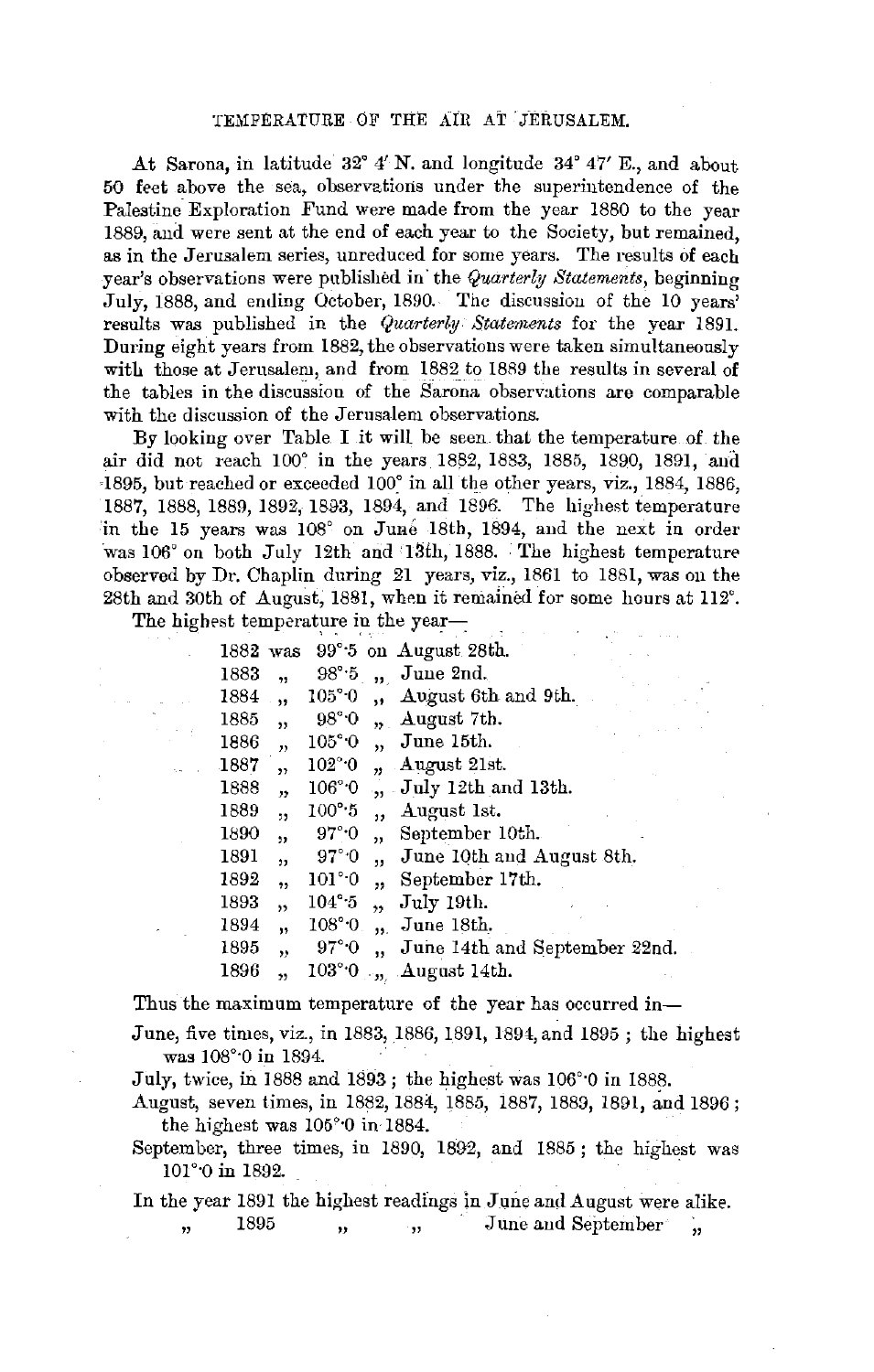|                   |          |                   |               |                   |                   |               |               |               | YEARS.        |               |                   |               |                   |                   |               |                   |                          |
|-------------------|----------|-------------------|---------------|-------------------|-------------------|---------------|---------------|---------------|---------------|---------------|-------------------|---------------|-------------------|-------------------|---------------|-------------------|--------------------------|
| Months.           |          | 1892              | 1883          | 1884              | 1885              | 1886          | 1887          | 1888          | 1889          | 1890          | 1891              | 1892          | 1893              | 1894              | 1895          | 1896              | Means<br>of<br>15 years. |
| January           |          | degs.<br>$56 - 5$ | degs.<br>60.5 | degs.<br>$62 - 0$ | degs.<br>$60 - 0$ | degs.<br>63.5 | degs.<br>62.0 | degs.<br>64.8 | degs.<br>61.0 | degs.<br>54.5 | degs.<br>$61 - 0$ | degs.<br>62.0 | ders.<br>$65 - 5$ | degs.<br>$57 - 0$ | degs.<br>59.2 | degs.<br>$57 - 0$ | degs.<br>$60 - 1$        |
| February          |          | 70.5              | $58 - 5$      | 58.0              | $69 - 5$          | $65 - 5$      | 73.5          | 73.0          | 71.5          | 64 8          | $60 - 0$          | 70.0          | 68.8              | $62 - 0$          | $72 - 8$      | 68.0              | $67 - 1$                 |
| March             |          | 75.0              | 86.0          | 75.0              | 84.0              | 74.0          | $79 - 8$      | $90 - 5$      | 82.5          | 77.0          | $85 - 3$          | $76 - 0$      | 77.0              | 78.5              | $80 - 5$      | 68.0              | $79 - 3$                 |
| April<br>$\cdots$ | $\cdots$ | $78 - 0$          | 83.0          | $84 - 0$          | 87.0              | $90 - 2$      | $85 - 5$      | $86 - 2$      | 94 .8         | 80.8          | $86 - 5$          | 86.0          | 78.0              | 84.9              | 81.2          | $85 - 0$          | $84 - 7$                 |
| May<br>           | $\cdots$ | $90 - 0$          | $93 - 5$      | 94.0              | 96.0              | $93 - 0$      | 94.0          | 91.5          | 97.0          | 89.0          | $89 - 0$          | $90 - 5$      | 90.8              | $95 - 5$          | $93 - 8$      | $89 - 0$          | $92 - 4$                 |
| June<br>$\cdots$  |          | $93 - 3$          | $98 - 5$      | $99 - 0$          | $93 - 5$          | 105.0         | $07 - 8$      | 93.0          | $95 - 5$      | 96.2          | 97.0              | 94.5          | 90.8              | $108 - 0$         | $97 - 0$      | $98 - 2$          | 97.2                     |
| July<br>$\cdots$  | $\cdots$ | 89.8              | 96.5          | $99 - 5$          | $91 - 0$          | $96 - 0$      | $97 - 8$      | 106.0         | $97 - 8$      | 93.8          | $95 - 5$          | 94.5          | $104 - 5$         | $104 - 8$         | $96 - 5$      | $97 - 8$          | $97 - 5$                 |
| August            | $\cdots$ | $99 - 5$          | 98.0          | $105 - 0$         | $98 - 0$          | $101 - 0$     | $102 - 0$     | 97.5          | 100.5         | $95 - 5$      | $97 - 0$          | $91 - 0$      | 99.0              | $96 - 0$          | 95.8          | 103.0             | $98 - 5$                 |
| September         |          | $97 - 0$          | $94 - 5$      | 90.3              | $97 - 0$          | $96 - 5$      | 96.5          | 97.0          | $93 - 5$      | $97 - 0$      | $92 - 0$          | $101 - 0$     | 95.5              | $95 - 0$          | 97.0          | 91.8              | $95 - 4$                 |
| October           | u di     | $90 - 0$          | $96 - 5$      | 91.5              | $88 - 5$          | $88 - 0$      | 94.0.         | $94 - 5$      | 92.0          | .90.0         | 86.0              | $89 - 8$      | 89.0              | 91.5              | $85 - 5$      | 89.0              | 90.4                     |
| November          | اءء      | 75.5              | 70.5          | 72.0              | $78 - 0$          | $76 - 0$      | $82 - 5$      | 68.5          | $80 - 8$      | $82 - 0$      | $83 - 0$          | $71 - 5$      | 77.0              | 81.0              | $85 - 0$      | 77.8              | 77.5                     |
| December          |          | 70.0              | $-66.0$       | $68 - 5$          | 69.0              | $63 - 5$      | $65 - 0$      | 64.5          | $66 - 0$      | $63 - 8$      | 71.8              | $67 - 0$      | $68 - 0$          | 66.0              | 66 .5         | 72.0              | 67.2                     |
| Means             |          | 82.1              | $83 - 5$      | $83 - 2$          | $84 - 2$          | 84.4          | $85 - 9$      | $85 - 6$      | $86 - 0$      | $82 - 0$      | 83.7              | 82.8          | $83 - 7$          | 85.0              | $84 - 3$      | 83.1              | 84.0                     |

TABLE I.-Showing the highest temperature of the air at Jerusalem in every month.

 $^{185}\,$ 

 $\beta$  , where  $\beta=\frac{1}{2\pi\sqrt{2}}\sqrt{2}$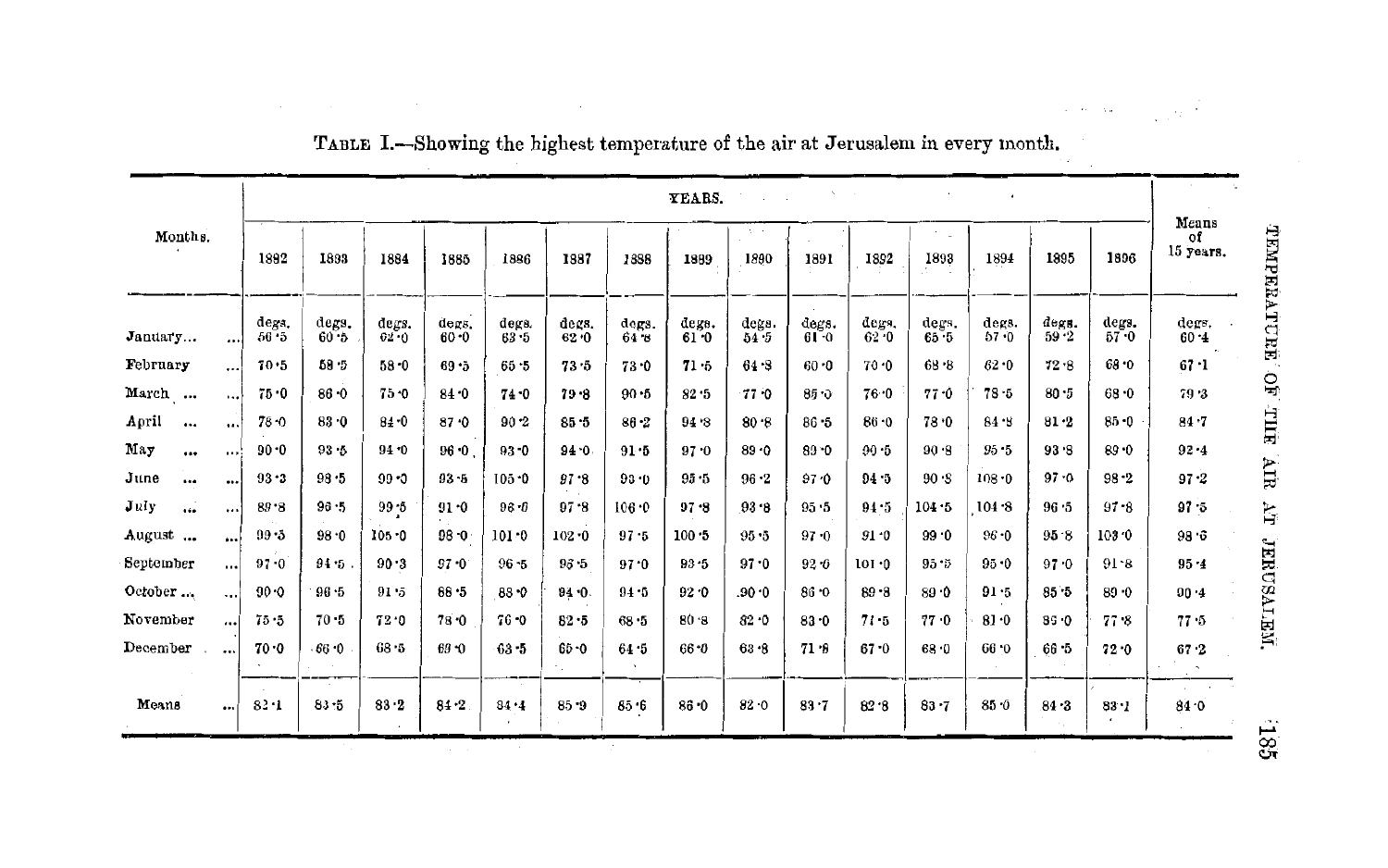## 186 TEMPERATURE OF THE AIR AT JERUSALEM.

In the year 1884 the temperature reached or exceeded 100° on four days, viz., on August 6th, 7th, 9th, and 10th; in 1886 on five days, June 14th, 15th, and 18th, and on August 14th and 15th; in 1887 on three days, August 16th, 21st, and 22nd ; in 1888 on seven days, July 12th, 13th, 14th, 15th, 19th, 20th, and 21st; in 1889 on one day, August 1st; in 1892 on one day, September 17th; in 1893 on one day, July 19th; in 1894 on three days, June 17th and 18th, and July 16th; and in 1896 on three days, August 13th, 14th, and 15th. Thus the temperature has reached or exceeded 100° on 28 days during the 15 years.

It reached or exceeded 90° in the year 1882 on 28 days.

| "       | "  | $90^{\circ}$ | ٠,, | 1883 | "            | 36 | :, |
|---------|----|--------------|-----|------|--------------|----|----|
| ,,      | ,, | $90^{\circ}$ | "   | 1884 | ,,           | 33 | ,, |
| "       | ,, | $90^{\circ}$ | "   | 1885 | ,,           | 33 | ,, |
| ,,      | ,, | $90^{\circ}$ | ,,  | 1886 | $\mathbf{H}$ | 55 | ,, |
| ,,      | ,, | $90^{\circ}$ | ,,  | 1887 | "            | 73 | ,, |
| "       | "  | $90^{\circ}$ | ,,  | 1888 | ,,           | 51 | ,, |
| "       | ,, | $90^{\circ}$ | ,,  | 1889 | ,,           | 54 | ,, |
| ,,      | "  | $90^{\circ}$ | ,,  | 1890 | ,,           | 37 | "  |
| .99     | ,, | $90^{\circ}$ | "   | 1891 | ,,           | 28 | ,, |
| ä<br>,, | 39 | $90^{\circ}$ | "   | 1892 | ,,           | 23 | ,, |
| ,,      | ,, | $90^{\circ}$ | ,,  | 1893 | ,,           | 30 | ,, |
| ,,      | ,, | $90^{\circ}$ | ,,  | 1894 | ,,           | 36 | ,, |
| "       | ,, | $90^{\circ}$ | .33 | 1895 | "            | 35 | "  |
| "       | "  | $90^\circ$   | ,,  | 1896 | "            | 29 | 1) |
|         |    |              |     |      |              |    |    |

Or in the 15 years the temperature has reached or exceeded 90° on 581 days.

The number at the foot of each column in Table I shows the mean of each year. The highest was  $86^{\circ}$  0 in 1889, and the lowest  $82^{\circ}$  0 in 1890.

The numbers iu the last column of Table I give the mean of the 15 readings. The highest was 98°·6 in August, and the next in order were 97°·5 in July, and 97°·2 in June; the lowest was 60°·4 in January, and the next in order were 67°·1 in February, and 67°·2 in December. The mean of all was 84°·0.

By taking the difference between the numbers in the above table and those corresponding for Sarona in Table I, published in the *Quarterly Statement* for 1891, p. 164, it will be seen the highest temperature of the air in each month at Sarona was always higher in the months from October to May, with the exception of April 1886, May 1882, May 1886, October 1883, and November 1887, when the temperature at Sarona was  $0^{\circ}2$ ,  $2^{\circ}0$ ,  $7^{\circ}0$ ,  $2^{\circ}5$ , and  $0^{\circ}5$  respectively lower than that at Jernsalem, and always lower than the temperature at Jerusalem in the months from June to September, with the exception of June 1886, June 1889, and September 1883, when Sarona was higher by 7°·0, 4'·5, and 11°<sup>-5</sup> respectively. Omitting these exceptional cases, it varied in-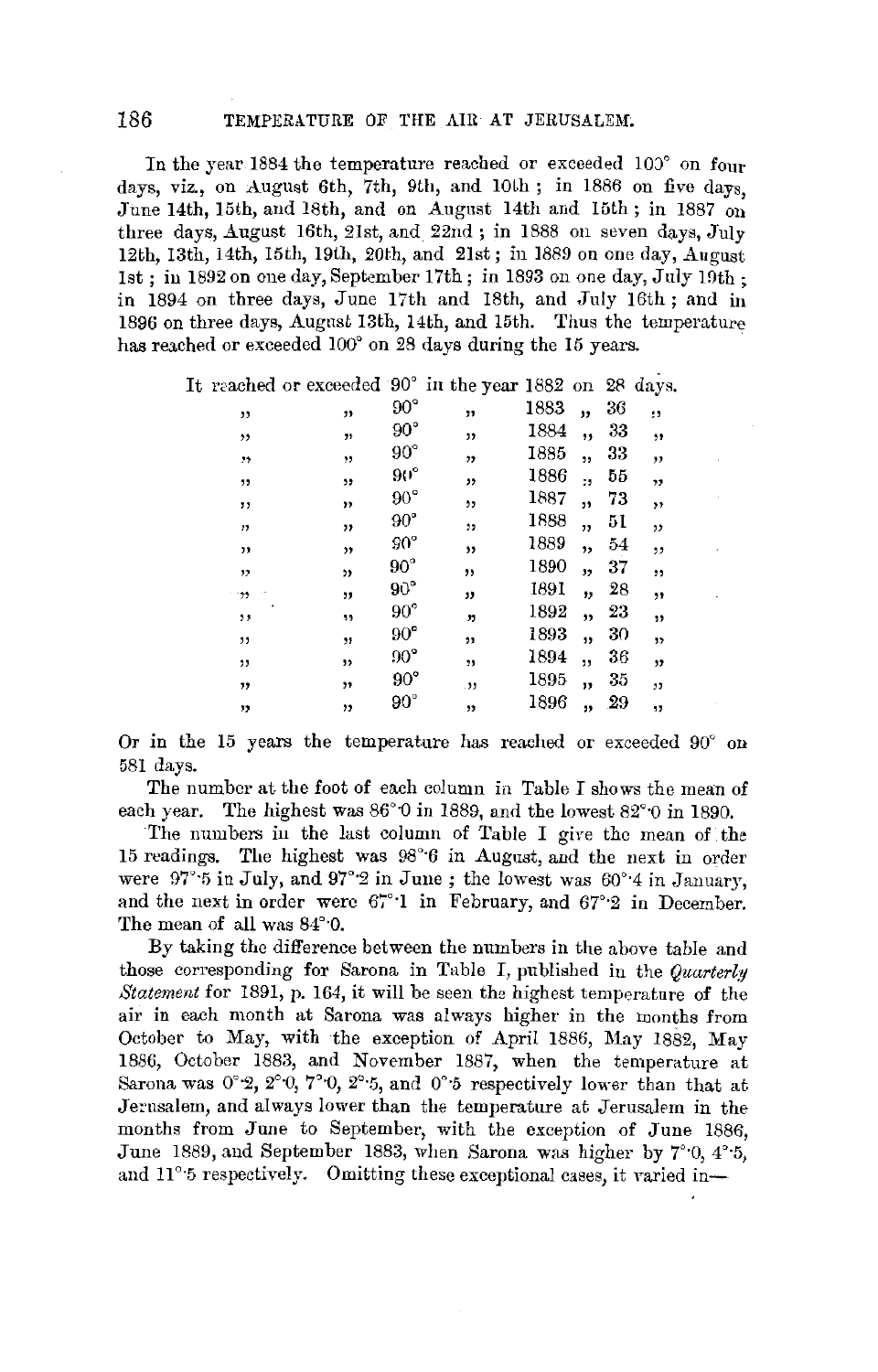### TEMPERATURE OF THE AIR AT JERUSALEM. 187

| October        |                         |                   |                      |            |                      |                       | from $2^{\circ}$ 0 higher in 1882 to $10^{\circ}$ 5 higher in 1886 |         |
|----------------|-------------------------|-------------------|----------------------|------------|----------------------|-----------------------|--------------------------------------------------------------------|---------|
| November       | ,                       | $5^{\circ}$ 2     | , 1                  | 1889       |                      | $17^\circ 5$          | 33                                                                 | 1882    |
| December       | $\overline{\mathbf{v}}$ | 7°0               | ,,                   | 1882       | ,                    | $17^\circ 5$          | $\overline{\mathbf{z}}$                                            | 1886    |
| January        | ,,                      | $6^\circ \cdot 5$ | $\boldsymbol{v}$     | 1886       | $\ddot{\phantom{a}}$ | 17°.5                 | ,                                                                  | 1883    |
| February       | ,                       | $3^\circ 5$       | 99                   | $1885$ and |                      |                       |                                                                    |         |
|                |                         |                   |                      |            |                      | 1887 to $16^{\circ}5$ | ,,                                                                 | 1886    |
| March          | ,,                      | $4^{\circ}0$      | w                    | 1884       |                      | $, 14^{\circ}5$       | $\overline{\mathbf{v}}$                                            | 1887    |
| $_{\rm April}$ | , ,                     | $3^{\circ}$ 0     | 99                   | 1885       | ٠,                   | $13^{\circ}$ 0        | $\ddot{\phantom{1}}$                                               | 1888    |
| Мау            | , 1                     | 3°0               | 55                   | 1889       | ٠,                   | $7^\circ \cdot 0$     | , ,                                                                | 1885    |
| June           | $\overline{\mathbf{z}}$ |                   | $0°:5$ lower<br>in   | 1885       | ,                    | $9^\circ 5$           | lower                                                              | in 1883 |
| July           | $\overline{\mathbf{5}}$ | 2°8               | 11                   | 1882       | ,                    | 13°0                  | 55                                                                 | 1888    |
| August         | 55                      | 6°0               | ,                    | 1883       | ,,                   | $15^{\circ}$ O        | $\mathbf{r}$                                                       | 1884    |
| September      | 99                      | $2^{\circ}$ 5     | $\ddot{\phantom{0}}$ | 1886       | 44                   | 7° 0                  | 99                                                                 | 1888    |

September ,,  $2°5$  ,,  $1886$  ,,  $7°0$  ,,  $1888$ <br>The mean highest temperature for the eight years 1882-1889 was 88°2 at Sarona and 84°4 at Jerusalem.

From Table II it will be seen that the temperature was at or below 32°·0 in every year excepting 1885 and 1892.

The lowest temperature in the year-

| 1882 |                |                        |     | was 28° <sup>-5</sup> in February. |
|------|----------------|------------------------|-----|------------------------------------|
| 1883 | 55             | $31^{\circ}\!\cdot\!0$ | ,,  | March.                             |
| 1884 | 55             | $28^{\circ}$ -5        |     | January.                           |
| 1885 | ,,             | $34^\circ$ 5           |     | January, March, and December.      |
| 1886 | ,,             | $28^{\circ}\cdot 5$    | ,,  | March.                             |
| 1887 | ,,             | $27^{\circ}$ 0         | ٠,  | January.                           |
| 1888 | ,,             | $29^{\circ}$ 5         | ,,  | December.                          |
| 1889 | ,              | $28^{\circ}$ 0         | 51  | December.                          |
| 1890 | ,,             | $26^{\circ}\,5$        | ,,  | January.                           |
| 1891 | ,,             | $30^{\circ}$ 0         | 'n, | February and December.             |
| 1892 | $\overline{1}$ | $36^\circ 0$           | ä.  | January and December.              |
| 1893 | $^{\rm 32}$    | $27^\circ \cdot 5$     | ,,  | December.                          |
| 1894 | ,,             | $27^{\circ}$ 0         | 'n  | January.                           |
| 1895 | 55             | $30^{\circ}$ O         | ,,  | January.                           |
| 1896 | J)             | $28^{\circ}$ 0         | ٠,  | January.                           |
|      |                |                        |     |                                    |

Thus the minimum temperature of the year has occurred in-

January, eight times, viz., in 1884, 1885, 1887, 1890, 1892, 1894, 1895, and 1896 ; the lowest was 26°·5 in 1890.

February, twice, in 1882 and 1891 ; the lowest was 28°·5 in 1882.

- March, three times, in 1883, 1885, and 1886 ; the lowest was 28°·5 in 1886.
- December, six times, in 1885, 1888, 1889, 1891, 1892, and 1893; the lowest was 27°·5 in 1893.

In the year 1885 the lowest readings in January, March, and December were alike.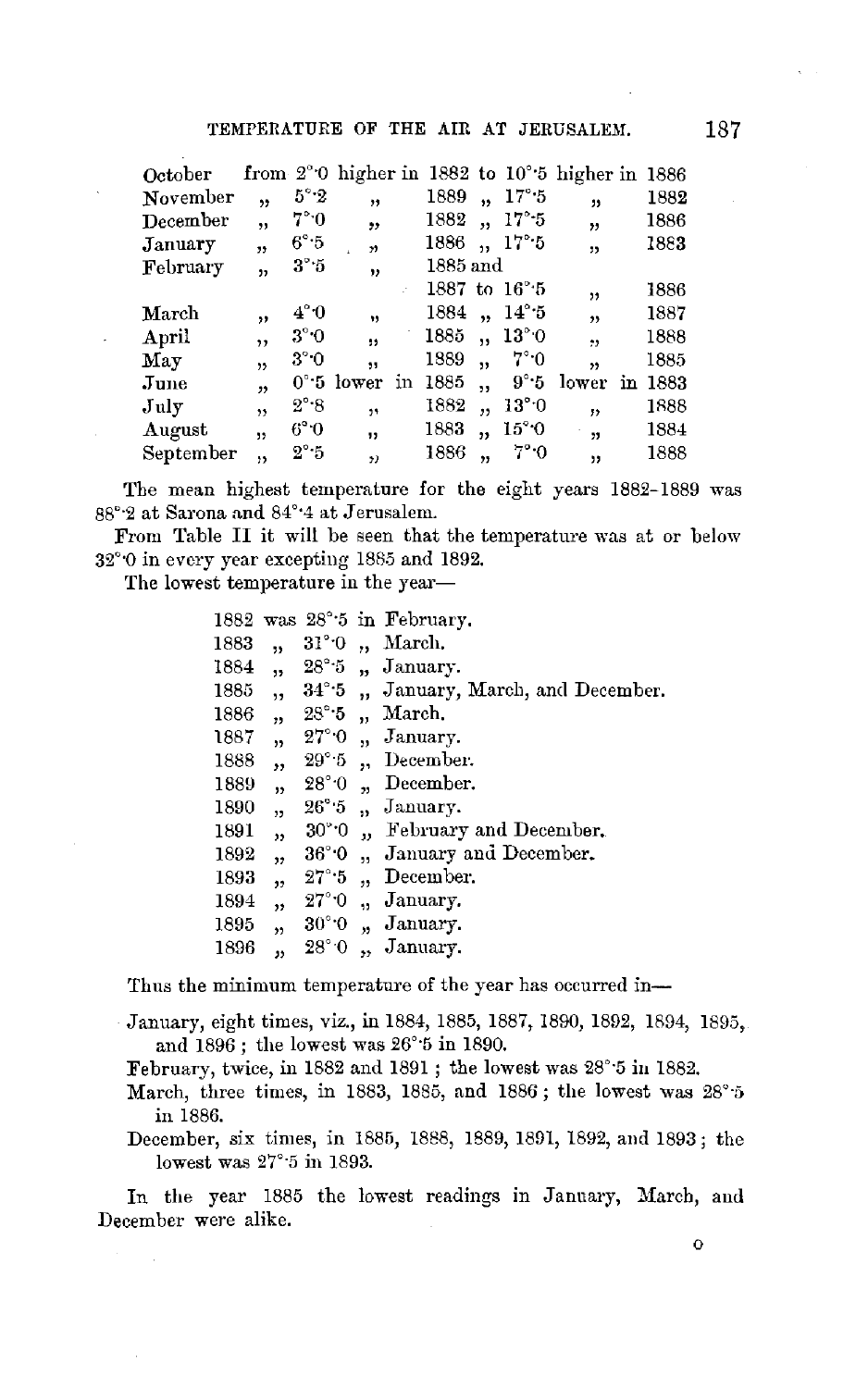|                  |           |                 |                   |                   |                   |                   |                   |               | YEARS.        |                   |                 |               |                   |                   |               |                   | Means                          |
|------------------|-----------|-----------------|-------------------|-------------------|-------------------|-------------------|-------------------|---------------|---------------|-------------------|-----------------|---------------|-------------------|-------------------|---------------|-------------------|--------------------------------|
| Months.          |           | 1882            | 1883              | 1884              | 1885              | 1886              | 1887              | 1888          | 1889          | 1896              | 1891            | 1892          | 1893              | 1894              | 1895          | 1896              | TEMPERATURE<br>of<br>15 years. |
| January          | إنعو      | degs.<br>$31-0$ | degs.<br>$36 - 5$ | degs.<br>$28 - 5$ | degs.<br>$34 - 5$ | degs.<br>$35 - 0$ | degs.<br>$27 - 0$ | degs.<br>30.0 | degs.<br>37.5 | degs.<br>$26 - 5$ | degs.<br>$31-5$ | degs.<br>36.0 | degs.<br>$30 - 0$ | degs.<br>$27 - 0$ | degs.<br>30.0 | degs.<br>$28 - 0$ | degs.<br>$31 - 3$              |
| February         | انتف      | 28.5            | $35 - 5$          | 34.3              | $38 - 5$          | 34.0              | $31 - 0$          | $38 - 5$      | 38.0          | 31.0              | 30.0            | $36 - 5$      | $28 - 0$          | $28 - 0$          | 32.0          | $30 - 0$          | $32 - 9$<br>$\mathbf{S}$       |
| March            |           | 38.0            | $31 - 0$          | $34 - 0$          | $34 - 5$          | $28 - 5$          | $30 - 5$          | $37 - 5$      | $38 - 0$      | 32.0              | $32 - 0$        | $39 - 0$      | $31 - 0$          | $31 - 0$          | $32 - 5$      | $36 - 0$          | $33 - 7$                       |
| April .<br>      | $\cdots$  | 38.5            | 40.0              | 41:5              | 41.0              | $30 - 0$          | $40 - 5$          | 40.5          | $42 - 0$      | 44.8              | 43.0            | $43 - 0$      | 40.0              | $37 - 0$          | $43 - 5$      | $36 - 0$          | THT<br>$40 - 1$                |
| May<br>$\cdots$  | $\cdots$  | $40 - 0$        | 47.5              | 44.0              | 48.5              | 41.0              | $38 - 5$          | 48.0          | 47.0          | $50 - 0$          | $49 - 5$        | $49 - 0$      | 46.0              | $40 - 5$          | 45.0          | 47.0              | $45 - 5$                       |
| June<br>$\cdots$ | $\cdots$  | $48 - 5$        | $56 - 0$          | $53 - 0$          | $51 - 0$          | 50.0              | 52.0              | 53.0          | 56.0          | 52.0              | $52 - 0$        | 55.0          | 53.5              | 51.0              | $50 - 0$      | $52 - 0$          | AIR<br>$52 - 3$                |
| July<br>$\cdots$ |           | $58 - 5$        | $58 - 0$          | 56.0              | $58 - 0$          | $53 - 0$          | 54.0              | 58.5          | $60 - 0$      | $60 - 0$          | 61.0            | $59 - 0$      | 60.0              | 51.0              | $58 - 5$      | $59 - 0$          | FY.<br>57.6                    |
| August           |           | $60 - 0$        | $60 - 5$          | 55.0              | 58.0              | $52 - 5$          | 56.0              | $58 - 0$      | $62 - 0$      | 64.0              | $62 - 0$        | 61.5          | 56.0              | $55 - 0$          | $58 - 0$      | $62 - 5$          | 38.7                           |
| September        | اءء       | 59.0            | 59.5              | 54.5              | $55 - 5$          | 32.5              | 51.0              | 58.0          | 54.0          | $53 - 0$          | 59.0            | 60.0          | $52 - 0$          | 51.0              | $50 - 0$      | $56 - 0$          | JERUSALEM.<br>$55-0$           |
| October          | $\cdots$  | $52 - 5$        | 54.5              | 48.0              | $51 - 5$          | 41.5              | 51.0              | $53 - 0$      | $42 - 0$      | $55-0$            | 55.0            | 51.0          | 47.0              | $49 - 0$          | 40.0          | $56 - 0$          | 50.1                           |
| November         |           | $47 - 5$        | 45.3              | 41.0              | 44.0              | 35-5              | 38.0              | $38 - 5$      | $34 - 0$      | 44.5              | $41 - 0$        | $44 - 0$      | 45 0              | 38.0              | 39.0          | $47 - 0$          | $41 - 5$                       |
| December         | $\cdots$  | 40.0            | 35.0              | 41.0              | 34.5              | $32 - 0$          | $28 - 0$          | 29.5          | $28 - 0$      | $38 - 0$          | $30 - 0$        | $36 - 0$      | $27 - 5$          | 29.0              | 31.5          | 39.5              | $33 - 6$                       |
| Means            | $\ddotsc$ | 45.2            | 46.7              | 44.2              | 45.8              | $40 - 5$          | 41.5              | 45.3          | 44.9          | 45.9              | 40.5            | 47.5          | 43.0              | $40 - 6$          | $43 - 2$      | $45 - 8$          | 44.4                           |

TABLE II.-Showing the lowest temperature of the air at Jerusalem in every month.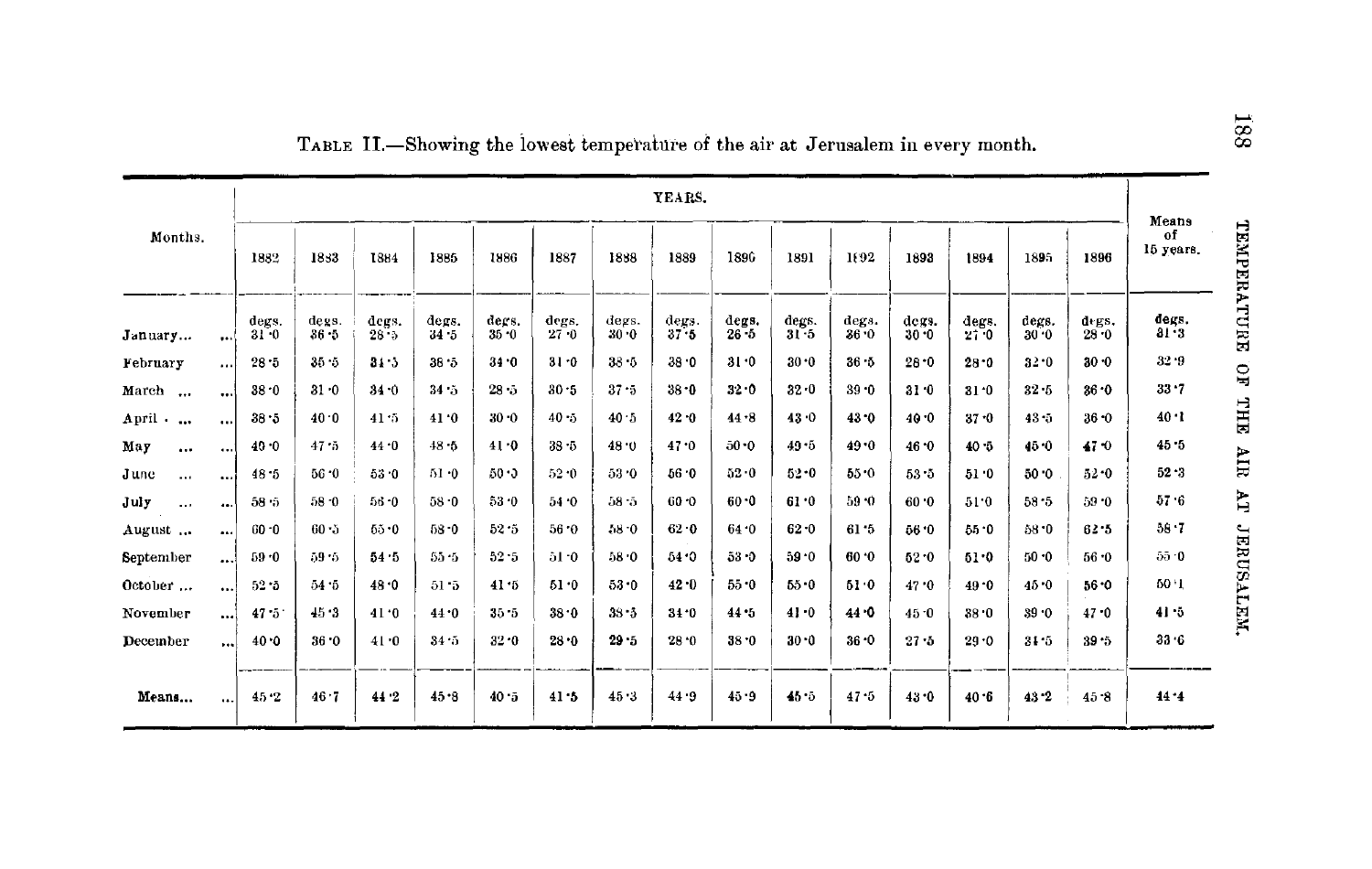In the year 1891 the lowest readings in February and December were alike,

In the year 1892 the lowest readings in January and December were alike.<br>In the

| In the year $1882$ it was at or below $32^{\circ}$ on |      |   |     |    |              |    |    | 7 nights.   |
|-------------------------------------------------------|------|---|-----|----|--------------|----|----|-------------|
|                                                       | 1883 |   | ,,  | ,, | $32^\circ$   | ,, |    | 1 night.    |
|                                                       | 1884 |   | 33  | ,, | $32^\circ$   | ,, |    | 5 nights.   |
|                                                       | 1886 | ś | ,,  | ,, | $32^{\circ}$ | 59 | 3  | ,,          |
|                                                       | 1887 |   | ,   | 37 | $32^\circ$   | ,, | 11 | ,,          |
|                                                       | 1888 |   | ,,  | ,, | $32^\circ$   | ,  | 7  | "           |
|                                                       | 1889 |   | "   | 77 | $32^{\circ}$ | ,, | 2  | $12^{12}$   |
|                                                       | 1890 |   | , 1 | ,, | $32^\circ$   | ,, | 18 | "           |
|                                                       | 1891 |   | ,,  | 11 | $32^\circ$   | ,, | 8  | $^{\prime}$ |
|                                                       | 1893 |   | ,,  | 59 | $32^\circ$   | ,, | 12 | ,,          |
|                                                       | 1894 |   | ,,  | 19 | $32^{\circ}$ | 35 | 24 | ,           |
|                                                       | 1895 |   | 99  | 17 | $32^{\circ}$ | 33 | 5  | ,,          |
|                                                       | 1896 |   | ,,  | 55 | $32^\circ$   | ,1 | 4  | ,,          |
|                                                       |      |   |     |    |              |    |    |             |

The lowest temperature in the 15 years was  $26^{\circ}5$  on January  $26th$ , 1890 ; and the next in order was 27°·0, which occurred on five different nights, viz., on January 23rd, 26th, and 27th, 1887, and on January 20th and 21st, 1894.

| The temperature was below $40^{\circ}$ in the year 1882 on                        |                          |              |                         |      |                          | 46 nights. |                          |
|-----------------------------------------------------------------------------------|--------------------------|--------------|-------------------------|------|--------------------------|------------|--------------------------|
| ,,                                                                                | $\overline{\mathbf{12}}$ | $40^{\circ}$ | ,,                      | 1883 | $\overline{\mathbf{r}}$  | 29         | ,,                       |
| ,,                                                                                | ,,                       | $40^{\circ}$ | ,,                      | 1884 | ,,                       | 50         | $\overline{\phantom{a}}$ |
| $^{\bullet}$                                                                      | "                        | $40^{\circ}$ | $\mathbf{r}$            | 1885 | ,                        | 23         | $, \,$                   |
| ,,                                                                                | ä۹                       | $40^{\circ}$ | $\overline{\mathbf{v}}$ | 1886 | $\overline{\mathbf{a}}$  | 97         | ,                        |
| , ,                                                                               | ,,                       | $40^{\circ}$ | 52                      | 1887 | $\overline{\phantom{a}}$ | 84         | ,,                       |
| $\overline{\phantom{a}}$                                                          | ,,                       | $40^{\circ}$ | $\mathbf{D}$            | 1888 | $\overline{\mathbf{z}}$  | 37         | ,,                       |
| ,,                                                                                | "                        | $40^{\circ}$ | ,,                      | 1889 | ,                        | 40         | ,,                       |
| 33                                                                                | $\mathbf{r}$             | $40^{\circ}$ |                         | 1890 | ,,                       | 64         | $\mathbf{v}$             |
| ,,                                                                                | 53                       | $40^{\circ}$ | , ,                     | 1891 | ,                        | 52         | ,,                       |
| ,,                                                                                | ,,                       | $40^{\circ}$ | ٠,                      | 1892 | $\overline{\mathbf{5}}$  | 19         | 33                       |
| ,,                                                                                | ,,                       | $40^{\circ}$ | ,                       | 1893 | ,                        | 65         | ,,                       |
| ,,                                                                                | ,,                       | $40^{\circ}$ | ,,                      | 1894 | ,,                       | 113        | "                        |
| ,,                                                                                | ,,                       | $40^{\circ}$ | ,,                      | 1895 | $\overline{\mathbf{z}}$  | 57         | ,,                       |
| ,,                                                                                | 22                       | $40^{\circ}$ | ,,                      | 1896 | ,,                       | 61         | ,                        |
| Or in the 15 years the temperature on 837 nights has been below 40 <sup>o</sup> . |                          |              |                         |      |                          |            |                          |

The number at the foot of each column in Table II shows the mean of each year. The lowest was 40°·5 in 1886, and the higLest 47°·5 in 1892.

The numbers in the last column of Table II give the mean of the 15 readings. The lowest was 31°3 in January, and the next in order were 32°·0 in February and 33°·6 in December; the highest was 58°·7 in August, and the next in order were  $57°6$  in July and  $55°0$  in September. The mean of all was 44°·4.

02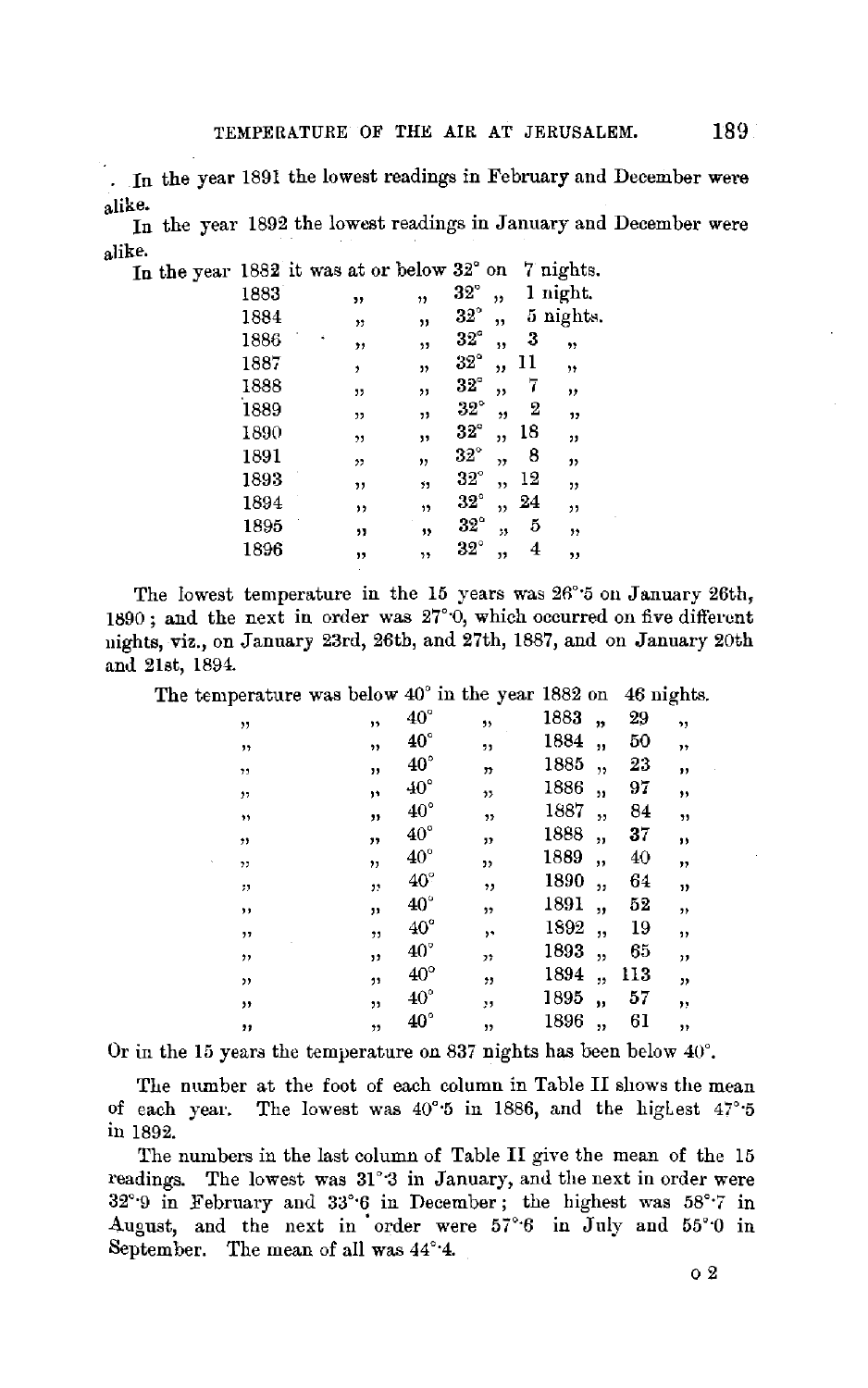By taking the difference between the highest and lowest tempera. ture in each year, the yearly range was-

| In | 1882 | <br>     |   |          | <br>71°0                    |
|----|------|----------|---|----------|-----------------------------|
|    | 1883 | <br>     |   |          | <br>$67^\circ$ -5           |
|    | 1884 | <br>     |   |          | <br>$76^\circ$ -5           |
|    | 1885 | <br>     |   |          | <br>$63^\circ:5$            |
|    | 1886 | <br>     |   |          | <br>$76^\circ$ -5           |
|    | 1887 | <br>     |   |          | <br>$75^{\circ}$ O          |
|    | 1888 | <br>     | . | $\cdots$ | <br>$76^{\circ}$ :5         |
|    | 1889 | <br>**** |   |          | <br>$71^\circ$ -5           |
|    | 1890 | <br>     |   |          | <br>70°:5                   |
|    | 1891 | <br>     |   |          | <br>$67^\circ \cdot 0$      |
|    | 1892 | <br>     |   |          | <br>65°0                    |
|    | 1893 | <br>     |   |          | <br>77°0                    |
|    | 1894 | <br>     |   |          | <br>$81^\circ \cdot \Omega$ |
|    | 1895 | <br>     |   | $-$      | <br>$67^\circ 0$            |
|    | 1896 | <br>     |   |          | <br>75°0                    |
|    |      |          |   |          |                             |

The greatest range,  $81^{\circ}$ , was in 1894, the next in order were  $77^{\circ}$  o in 1893 and 76°·5 in both 1884 and 1888; the smallest was 63°·5 in 1885, and the next in order were 65'·0 in 1892 and 67°·0 in both 1891 and 1895. The mean annual range of the 15 years was 72°·0.

By taking the difference between the numbers in the above table and those corresponding for Sarona in Table III, published in the *Quarterly Statement* for 1891, p. 169, it will be seen that the lowest temperature of the air in each month at Sarona was always higher than that at Jerusalem, with the following exceptions-March 1882, September 1882, September 1883, October 1883, October 1885, November 1882, and December 1884, when the temperature at Sarona was  $1^{\circ}0$ ,  $2^{\circ}0$ ,  $1^{\circ}5$ ,  $1^{\circ}5$ , 0°<sup>-5</sup>, 1°<sup>-5</sup>, and 3°<sup>-0</sup> respectively lower than that at Jerusalem. Omitting these exceptional cases, it varied in-

| January   |                         |                   |                         |       |                      | from $2^{\circ}$ 5 higher in 1883 to $8^{\circ}$ 0 higher in 1886 |          |               |
|-----------|-------------------------|-------------------|-------------------------|-------|----------------------|-------------------------------------------------------------------|----------|---------------|
| February  | $\overline{\mathbf{1}}$ | $3^\circ \cdot 0$ | ,                       | 1889, | $9^\circ 0$          | ,                                                                 | 1886     |               |
| March     | ,,                      | $2^{\circ}$ 5     | $\overline{\mathbf{v}}$ |       | $1888, 10^{\circ}5$  | $\overline{\mathbf{z}}$                                           | 1886     |               |
| April     | 33                      | $0^\circ 0$       | $\overline{\mathbf{r}}$ |       | 1883, 12°0           | ,                                                                 | 1886     |               |
| May       | 33                      | 0°5               | 99                      | 1883, | $7^\circ 0$          | $\overline{\mathbf{r}}$                                           |          | 1882 and 1886 |
| June      | $\overline{\mathbf{v}}$ | 2°.5              | ,                       | 1882, | 7°0                  | , 1                                                               |          | 1885 and 1886 |
| July      | $\overline{ }$          | 1°5               | ,,                      | 1882, | $8^\circ \cdot 0$    | $\overline{1}$                                                    | 1885.    | 1886,         |
|           |                         |                   |                         |       |                      |                                                                   | and 1887 |               |
| August    | 55                      | $4^{\circ}0$      | , ,                     |       | $1882, 12^{\circ}5$  | 55                                                                | 1886     |               |
| September | , 1                     | $5^\circ \cdot 0$ | ,,                      |       | 1888, $10^{\circ}$ 0 | $\overline{\mathbf{z}}$                                           | 1887     |               |
| October   | $\ddot{ }$              | 0°5               | ,                       |       | $1882, 14^{\circ}0$  | ,                                                                 | 1889     |               |
| November  | 55                      | $3^\circ 1$       | ,                       |       | $1888, 14^{\circ}0$  | $\overline{\mathbf{r}}$                                           | 1387     |               |
| December  | 55                      | $0^{\circ}$ 0     | ,,                      | 1882, | $18^{\circ}$ 0       | ,,                                                                | 1887     |               |

The mean lowest temperature for the eight years 1882-1889 was 49°·7 at Sarona and 44°·3 at Jerusalem.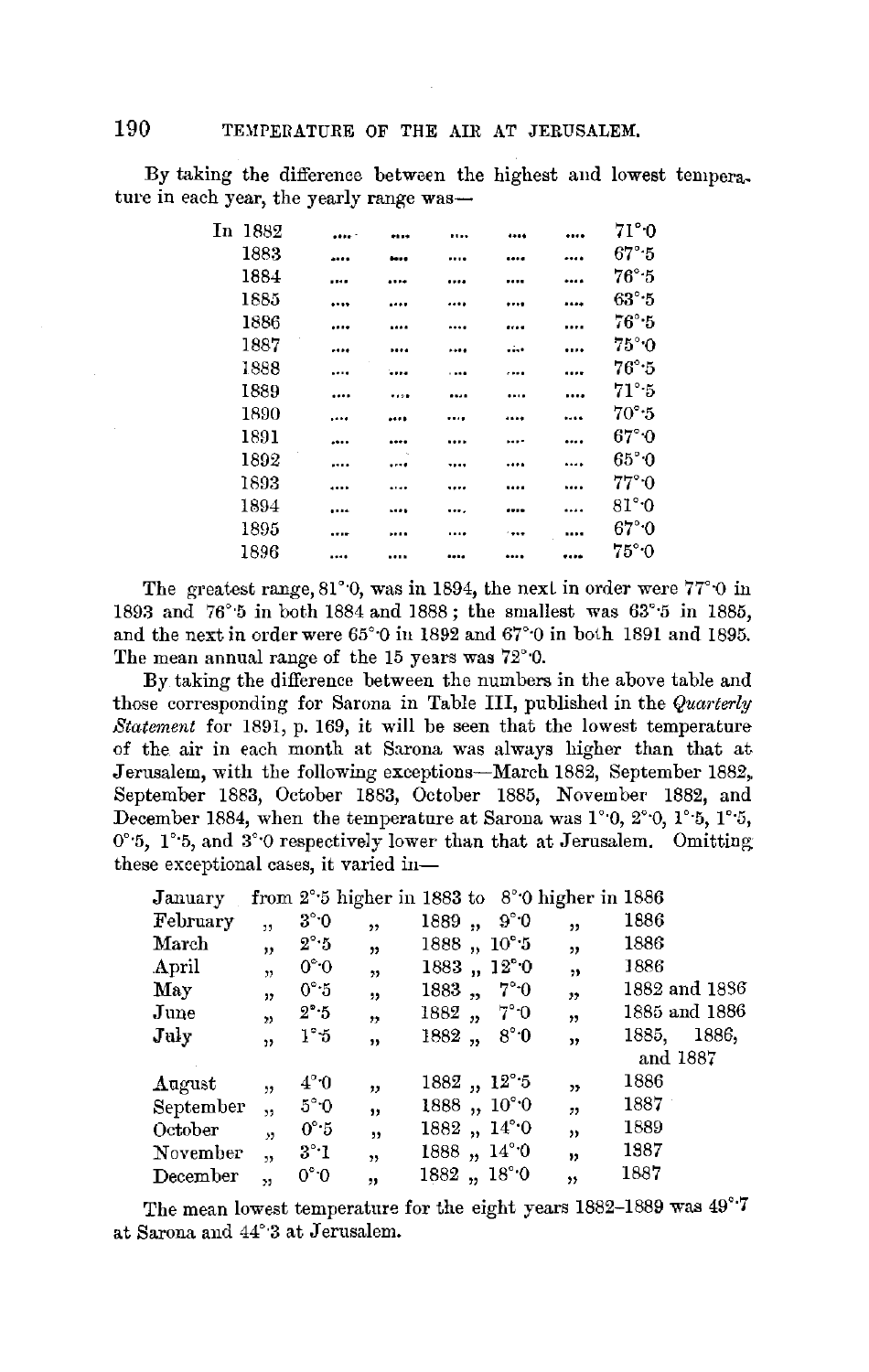|                   |           |                   |               |                   |                   |                   |                   |               | YEARS.        |                   |               |                   |               |                   |                   |               |                          |
|-------------------|-----------|-------------------|---------------|-------------------|-------------------|-------------------|-------------------|---------------|---------------|-------------------|---------------|-------------------|---------------|-------------------|-------------------|---------------|--------------------------|
| Months.           |           | 1882              | 1883          | 1884              | 1885              | 1886              | 1887              | 1888          | 1889          | 1890              | 1891          | 1892              | 1893          | 1894              | 1895              | 1896          | Means<br>of<br>15 years. |
| January           | $\cdots$  | degs.<br>$25 - 5$ | degs.<br>24.0 | degs.<br>$33 - 5$ | degs.<br>$25 - 5$ | degs.<br>$28 - 5$ | degs.<br>$35 - 0$ | degs.<br>34.8 | ders.<br>23.5 | degs.<br>$28 - 0$ | degs.<br>29.5 | degs.<br>$26 - 0$ | degs.<br>35.5 | degs.<br>$30 - 0$ | degs.<br>$29 - 2$ | degs.<br>29.0 | degs.<br>29.2            |
| February          | $\cdots$  | 42.0              | $23 - 0$      | $23 - 5$          | $31 - 0$          | 31.5              | 42.5              | 31.5          | $33 - 5$      | $33 - 8$          | 30.0          | 33.5              | 40.8          | 34.0              | 40.8              | 38.0          | $34 - 2$                 |
| March             | 1.11      | 37.0              | 55.0          | $41 - 0$          | $49 - 5$          | 45.5              | 49.3              | $53 - 0$      | 44.5          | 45.0              | 53.0          | $37 - 0$          | 46.0          | 47.5              | 48.0              | 32.0          | 45.5                     |
| April<br>$\cdots$ | $\cdots$  | $39 - 5$          | 43.0          | 42.5              | 46.0              | 60.2              | 45.0              | $45 - 7$      | 52.8          | 36.0              | $43 - 5$      | 43.0              | $38 - 0$      | 47.8              | $37 - 7$          | $49 - 0$      | 44.6                     |
| May<br>$\cdots$   | $\cdots$  | $50 - 0$          | $46 - 0$      | 50.0              | 47.5              | $52 - 0$          | $55 - 5$          | $43 - 5$      | $50 - 0$      | $39 - 0$          | 39.5          | 41.5              | 44.8          | $55 - 0$          | $48 - 8$          | $42 - 0$      | 47.0                     |
| June<br>$\cdots$  | $\cdots$  | 44.8              | $42 - 5$      | 46.0              | 42.5              | 55.0              | 45.8              | 40.0          | $39 - 5$      | 44.2              | 45.0          | $39 - 8$          | $37 - 3$      | 57.0              | $47 - 0$          | $46 - 2$      | 44.8                     |
| July<br>$\cdots$  | $\cdots$  | 31.3              | 38.5          | 43:5              | $33 - 0$          | $43 - 0$          | 43.8              | $47 - 5$      | $37 - 8$      | $33 - 8$          | $34 - 5$      | $35 - 5$          | 44.5          | 53.8              | $33 - 0$          | $38 - 8$      | $39 - 3$                 |
| August            | $\cdots$  | 39.5              | 37.5          | 50.0              | 40.0              | 48.5              | $46 - 0$          | $39 - 5$      | $38 - 5$      | $31 - 5$          | 35.0          | $29 - 5$          | 43.0          | $41 - 0$          | $37 - 8$          | 40.5          | $39 - 8$                 |
| September         | اءء       | 38.0              | $35 - 0$      | $35 - 8$          | $41 - 5$          | 44.0              | 45.5              | $39 - 0$      | $39 - 5$      | 44.0              | $33 - 0$      | 41.0              | 43.5          | 44.0              | 47.0              | 35.8          | 40.4                     |
| October           | $\bullet$ | 37.5              | $42 - 0$      | $43 - 5$          | $37 - 0$          | 46.5              | 43.0              | 41.5          | $50 - 0$      | $35 - 0$          | $31 - 0$      | $38 - 8$          | 42.0          | $42 - 5$          | $40 - 5$          | 33.0          | 43.3                     |
| November          |           | 28.0              | $25 - 2$      | 31.0              | $34 - 0$          | 40.5              | 44.5              | $30 - 0$      | 46.8          | $37 - 5$          | 42.0          | 27.5              | $32 - 0$      | 43.0              | 47.0              | 30.8          | $36 - 0$                 |
| December          | $\cdots$  | $30 - 0$          | 30.0          | 27.5              | 34.5              | $31 - 5$          | $37 - 0$          | $35 - 0$      | $38 - 0$      | 25.8              | 41.8          | $31 - 0$          | 40.5          | 37.0              | $32-0$            | $32 - 5$      | 33.6                     |
| Means             | اءوه      | 36.9              | $36 - 8$      | 39.0              | 38.5              | 43.8              | 44.4              | 40.3          | 41.1          | $36 - 1$          | $38 - 2$      | 35.3              | 40.7          | 44.4              | 41.1              | $37 - 3$      | $39 - 6$                 |

TABLE III.-Showing the monthly range of the temperature of the air at Jerusalem in every month.

 $161\,$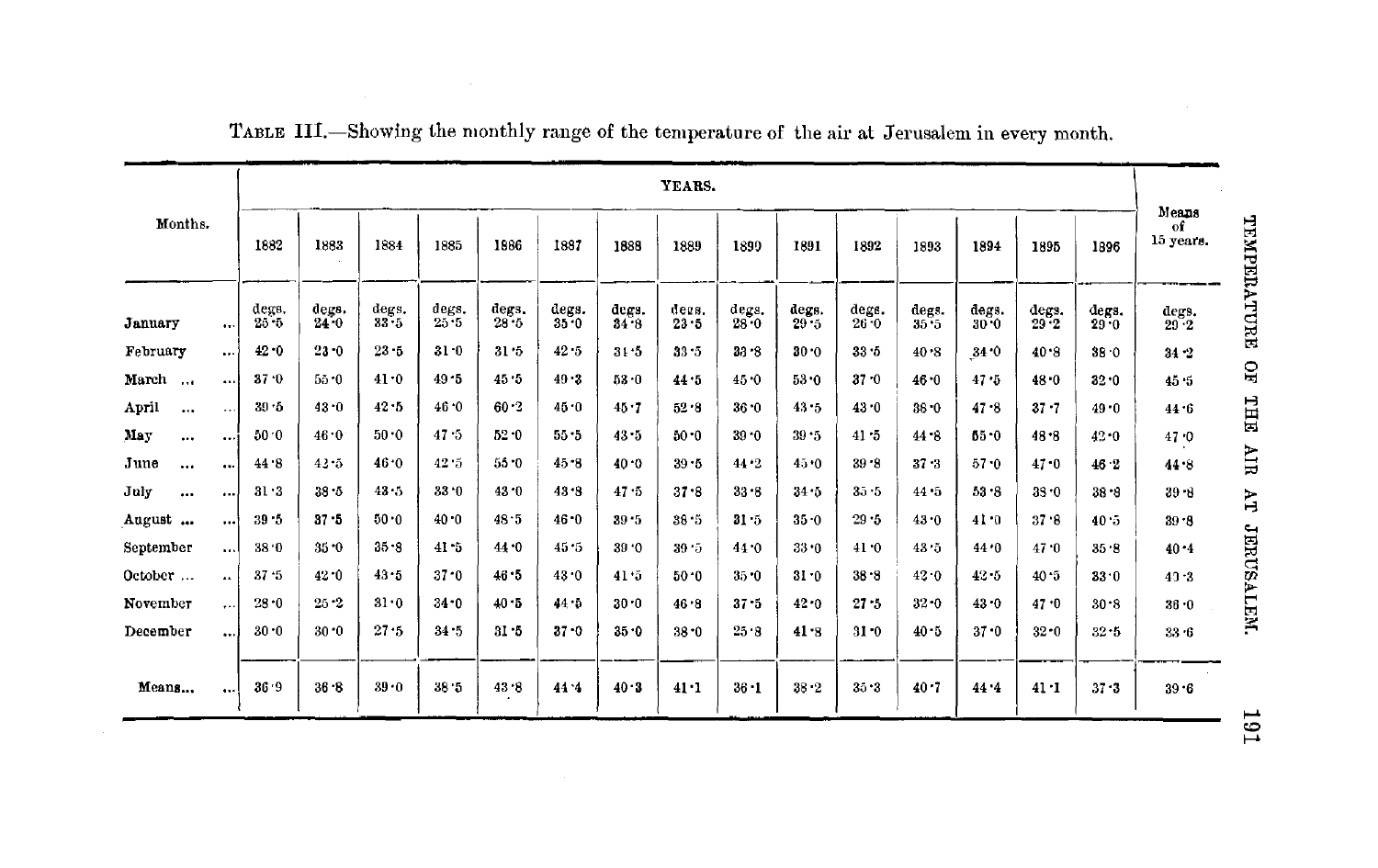| In January the smallest was $23^{\circ}5$ in 1889, the largest $35^{\circ}5$ in 1893 |              |                          |                           |                      |                            |                         |                     |                      |            |
|--------------------------------------------------------------------------------------|--------------|--------------------------|---------------------------|----------------------|----------------------------|-------------------------|---------------------|----------------------|------------|
| February                                                                             | $\bullet$    | ,,                       | $23^{\circ}$ 0            | $\ddot{\phantom{a}}$ | 1883                       | $\overline{\mathbf{r}}$ | $42^{\circ}\cdot 5$ |                      | 1887       |
| March                                                                                | ,,           | ,                        | $32^{\circ}$ <sup>0</sup> | $\ddot{\phantom{a}}$ | 1896                       | , ,                     | $55^{\circ}$ 0      | $\ddot{\phantom{a}}$ | 1883       |
| April                                                                                | ,,           | $\mathbf{H}$             | $36^{\circ}0$             | $\ddot{\phantom{1}}$ | 1890                       | $\overline{\mathbf{z}}$ | 60°2                | $\ddot{\phantom{1}}$ | 1886       |
| May                                                                                  | 12           | $\overline{\mathbf{32}}$ | $39^{\circ}$ 0            | $\ddot{\phantom{a}}$ | 1890                       | $\overline{\mathbf{1}}$ |                     |                      | 55°5, 1887 |
| June                                                                                 | 19           | $^{\ast}$                |                           |                      | $37^{\circ}\cdot 3$ , 1893 | $\overline{\mathbf{r}}$ | 57° O               | $\ddot{\phantom{a}}$ | 1894       |
| July                                                                                 | $\mathbf{D}$ | ,                        |                           |                      | $31^{\circ}3$ , $1882$     | ,                       | $53^\circ.8$ ,      |                      | 1894       |
| August                                                                               | ,            | $\overline{\mathbf{1}}$  |                           |                      | $29^{\circ}5$ , 1892       | $\overline{11}$         | $50^{\circ}$ 0      | $\ddot{\phantom{a}}$ | 1884       |
| September                                                                            | 99           | $^{\prime}$              | $33^\circ 0$              |                      | ,, 1891                    | ,                       | $47^\circ \text{O}$ |                      | ,, 1895    |
| October                                                                              | y,           | ,                        | $31^{\circ}$ $0$          |                      | ,, 1891                    | $\overline{\mathbf{5}}$ | $50^{\circ}0$       | $\ddot{\phantom{a}}$ | 1889       |
| November                                                                             | $\mathbf{H}$ | $\mathbf{D}$             | $25^{\circ}\,2$           | $\ddot{\phantom{a}}$ | 1883                       | $\overline{\mathbf{1}}$ | $47^\circ \cdot 0$  | ,,                   | 1895       |
| December                                                                             | ,            | ,,                       | $25^{\circ}\cdot8$        | ,                    | 1890                       | 33                      | $41^\circ 8$        | ,,                   | 1891       |
|                                                                                      |              |                          |                           |                      |                            |                         |                     |                      |            |

The extreme ranges in each month are as follows :--

December , , ,  $25^{\circ}8$  ,, 1890 , 41<sup>°</sup>·8 , 1891<br>The smallest range in the 15 years in the month was  $23^{\circ}0$  in February, 1883, and the largest 60°·2 in April, 1886.

The number at the foot of each column in Table III shows the mean monthly range of the year, and these numbers varied from 35°·3 in 1892 to 44°·4 in both 1887 and 1894.

The numbers in the last column of Table III give the mean range in each month. The smallest was 29°·2 in January, and the next in order were  $33^{\circ}6$  in December and  $34^{\circ}2$  in February; the largest was  $47^{\circ}0$  in May, and the next in order were 45°·5 in March and 44°·8 in June. The mean monthly range for the 15 years was 39°<sup>6</sup>. From Dr. Chaplin's observations, published in tne *Quarterly Statement* for January, 1883, p. 39, the mean monthly range for eight years, viz., 1864 to 1871, was 39°·9.

By taking the difference between the numbers in the above table and those corresponding for Sarona in Table V, published in the *Quarterly Statement* for 1891, p. 174, it will be seen that the monthly range of the temperature of the air at Sarona was always larger than that at Jerusalem in the months from October to April, with the following exceptions-January 1886, February 1887, March 1884, March 1886, April 1885, **April** 1886, April 1888, October 1883, October 1886, October 1889, November 1886, November 1887, November 1889, and December 1887, when the range at Sarona was smaller by  $1^{\circ}$ -5,  $2^{\circ}$ -5,  $4^{\circ}$ -0,  $1^{\circ}$ -5,  $1^{\circ}$ -0,  $12^{\circ}$ -2, **2°•i,** l°·O, 5°·5, 8°·0, 4°·5, 14°·5, 0°·8, aud 7°·0 respectively, and always smaller than the range at Jerusalem in the months from May to September, excepting May 1883, May 1885, May 1888, June 1889, and September 1883, when the range at Sarona was larger by  $5^{\circ}$  0,  $2^{\circ}$  5,  $1^{\circ}$  5, and 13°0 respectively. Omitting these exceptional cases, it varied in-

| October                |                         |                     | from $0°0$ larger in 1887 to $10°0$ larger in 1885 |                         |                   |                         |      |
|------------------------|-------------------------|---------------------|----------------------------------------------------|-------------------------|-------------------|-------------------------|------|
| November               | ,,                      | $1^{\circ}0$        | ,                                                  | 1884, $19^{\circ}$ 0    |                   | ί9.                     | 1882 |
| December               | $\overline{\mathbf{z}}$ | 0°0                 | $\overline{\mathbf{u}}$                            | 1888 $, 16^{\circ}5$    |                   | $\overline{\mathbf{z}}$ | 1884 |
| January                | $\overline{1}$          | $4^\circ \cdot 2$   | ,                                                  | $1888$ , $15^{\circ}$ 0 |                   | $\mathbf{H}$            | 1883 |
| February               | $\overline{\mathbf{5}}$ | $0^\circ \cdot 0$   | $\overline{\mathbf{v}}$                            | $1885$ .                | $8^{\circ}.0$     | $\overline{\mathbf{v}}$ | 1883 |
| $\operatorname{March}$ |                         | $2^{\circ} \cdot 5$ | ,                                                  | $1885$ ,                | $9^\circ \cdot 5$ | $^{11}$                 | 1889 |
| April                  | $\overline{\mathbf{B}}$ | $4^\circ \cdot 5$   | $\overline{\mathbf{z}}$                            | $1882, 12^{\circ}0$     |                   | $\overline{\mathbf{v}}$ | 1883 |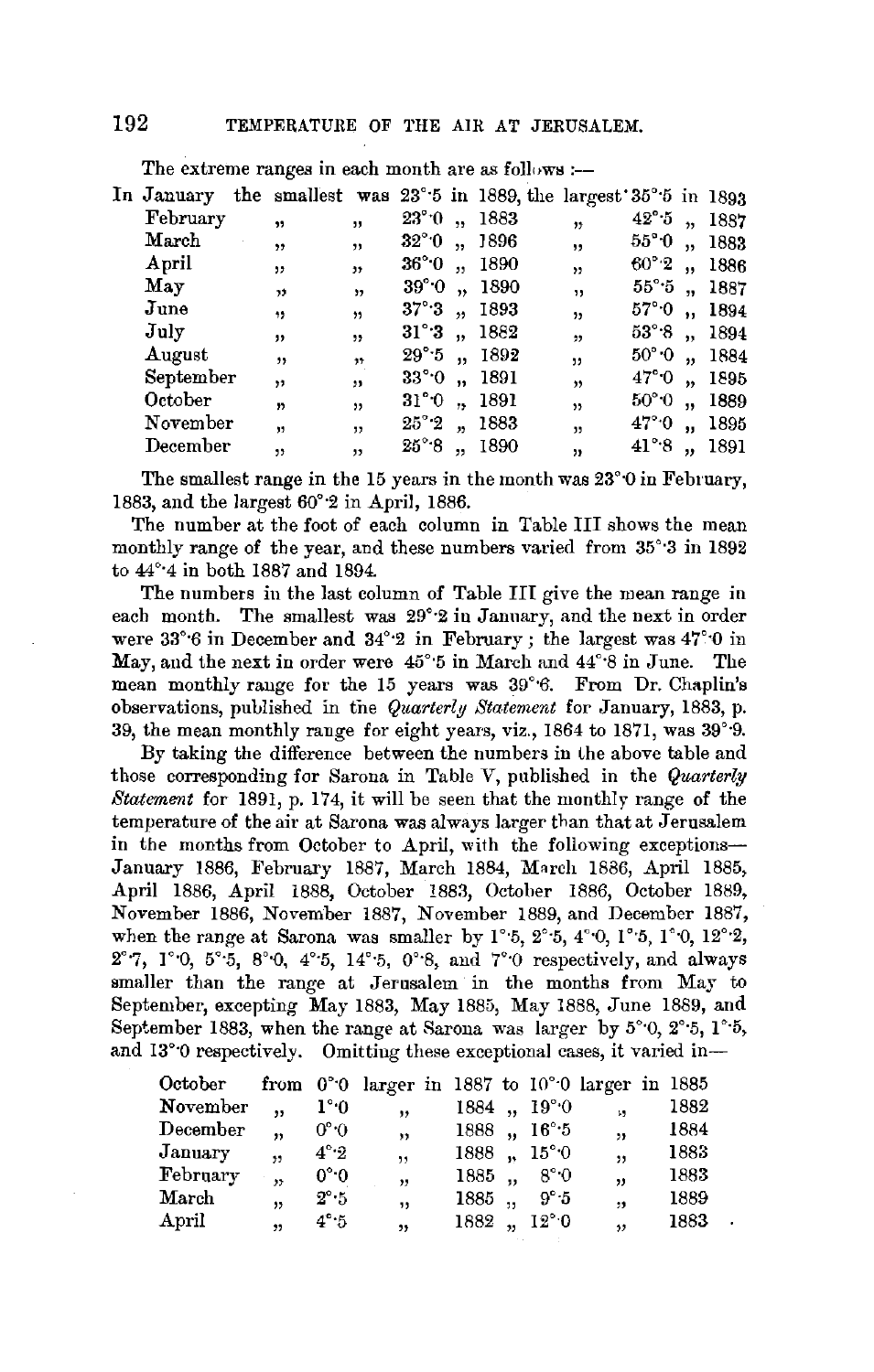| May           |                         |                | from $0^{\circ}0$ smaller in 1889 to $14^{\circ}0$ smaller in 1886 |                        |                                 |                         |      |
|---------------|-------------------------|----------------|--------------------------------------------------------------------|------------------------|---------------------------------|-------------------------|------|
| June          | $\ddot{\phantom{1}}$    | 0°0            | $\overline{\mathbf{1}}$                                            |                        | $1886$ , $14^{\circ}$ 8         | $\overline{\mathbf{a}}$ | 1887 |
| July          | $\overline{\mathbf{u}}$ | $4^\circ$ 3    | $\overline{\mathbf{v}}$                                            | $1882$ , $18^{\circ}5$ |                                 | $\ddot{\phantom{1}}$    | 1888 |
| $\bf{August}$ | $\ddot{\phantom{0}}$    | $10^{\circ}$ 5 | $\overline{\mathbf{3}}$                                            |                        | $1883, 23^{\circ}0$             | ,                       | 1884 |
| September     |                         | $3^{\circ}$ :0 | , 1                                                                |                        | 1882, 16 <sup>°</sup> $\cdot$ 5 | ,                       | 1887 |
|               |                         |                |                                                                    |                        |                                 |                         |      |

The mean monthly range for the eight years 1882-1889 was 38°·4 at Sarona and 40°·1 at Jerusalem.

The extreme monthly mean high day temperatures in each month are as follows  $:=$ 

| In January       | the lowest was $47^{\circ}3$ in 1890, the highest $53^{\circ}9$ in 1886 |                         |                    |                         |          |                         |                    |                      |       |
|------------------|-------------------------------------------------------------------------|-------------------------|--------------------|-------------------------|----------|-------------------------|--------------------|----------------------|-------|
| February         | ,,                                                                      | $\overline{\mathbf{1}}$ | $49^{\circ}$ 0     | ,,                      | 1882     | ,,                      | $60^{\circ}$ 8     | $\ddot{\phantom{0}}$ | 1895  |
| March            | ,,                                                                      | ,                       | 58°0               | ,,                      | 1896     | $\overline{\mathbf{1}}$ | $67^\circ 2$       | وو                   | 1888  |
| April            | $\ddot{\phantom{0}}$                                                    | 55 <sub>1</sub>         | $64^{\circ}$ 9     | $\overline{\mathbf{1}}$ | 1893     | $\overline{\mathbf{z}}$ | $75^\circ 2$       | ٠,                   | 1887  |
| May              | 11                                                                      | ,,                      | $75^{\circ}$ 4     | $\ddot{\phantom{1}}$    | 1882     | ,                       | 82°9               | $\ddot{\phantom{1}}$ | 1885. |
| $_{\text{June}}$ | ,,                                                                      | ,                       | $82^\circ 2$       | 44                      | 1895     | $\overline{\mathbf{3}}$ | $88^{\circ}6$      | $\ddot{ }$           | 1886. |
| July             | $\overline{1}$                                                          | ,,                      | $85^\circ \cdot 5$ | $\ddot{\phantom{1}}$    | 1882 and |                         |                    |                      |       |
|                  |                                                                         |                         |                    |                         | 1883     | ,,                      | $93^\circ 2$       | $\ddot{\phantom{1}}$ | 1888. |
| August           | , 1                                                                     | 11                      | $86^\circ$ .       | $\mathbf{H}$            | -1894    | $\mathbf{r}$            | $93^\circ.8$       | ٠,                   | 1890- |
| September        | $22 -$                                                                  | $\overline{\mathbf{v}}$ | $80^\circ.9$       | $\ddot{\phantom{0}}$    | 1884     | ,                       | $88^\circ \cdot 0$ | $\ddot{\phantom{1}}$ | 1892. |
| October          | $\ddot{\phantom{1}}$                                                    | y,                      | $75^\circ.9$       | $\overline{\mathbf{z}}$ | 1895     | ,,                      | $89^\circ 0$       | ,                    | 1887  |
| November         | $\ddot{}$                                                               | ,                       | $56^{\circ}.9$     | ,                       | 1888     | ,                       | $71^\circ 2$       | $\ddot{\phantom{a}}$ | 1893  |
| December         | $\overline{\mathbf{v}}$                                                 | ,,                      | $53^\circ 4$       | ,                       | 1888     | 99                      | $61^\circ 3$       | y,                   | 1896  |
|                  |                                                                         |                         |                    |                         |          |                         |                    |                      |       |

Thus the *mean high day temperatiwe* has varied, the most 14°·3 in November, the next in order 13°·1 in October, and 11°·8 in February; and the least 6°·4 in June, 6°·6 in January, and 7°·5 in May. The lowest in the 15 years was 47°·3 in January, 1890, and the highest 93°·8 in Augnst, 1890.

The highest monthly mean high day temperature in each year hasbeen as follows :-

|      | In 1882 in August     |          |       |          | .        | 88° 2.                    |
|------|-----------------------|----------|-------|----------|----------|---------------------------|
|      | 1883, August          |          | <br>  |          |          | $87^{\circ}$ 2.           |
|      | 1884 "August ….       |          | <br>  |          |          | $88^{\circ}$ <sup>O</sup> |
| 1885 | "August …             |          | <br>  |          | .        | $89^\circ$ :3             |
|      | 1886, August          |          | <br>  |          |          | $92^\circ 2$              |
|      | 1887, $\Delta$ ugust  |          | <br>  | .        | .        | 91°9                      |
|      | 1888, July            |          | <br>. |          | $\cdots$ | $93^\circ 2$              |
|      | 1889, August          |          | <br>  |          | $\cdots$ | $90^{\circ}$ <sup>0</sup> |
|      | 1890, August          |          | <br>  |          |          | $93^\circ.8$              |
| 1891 | ,. August             |          | <br>  |          |          | 89°6                      |
|      | 1892, September       |          | <br>  | .        | .        | 88°0                      |
|      | $1893$ , July         | $\cdots$ | <br>  |          |          | $90^\circ.8$              |
|      | 1894, June            |          | <br>  | $\cdots$ |          | 87° 6                     |
|      | 1895, July and August |          |       |          | .        | 88° 2                     |
|      | 1896, August          |          | <br>  |          |          | $91^\circ$ :2             |
|      |                       |          |       |          |          |                           |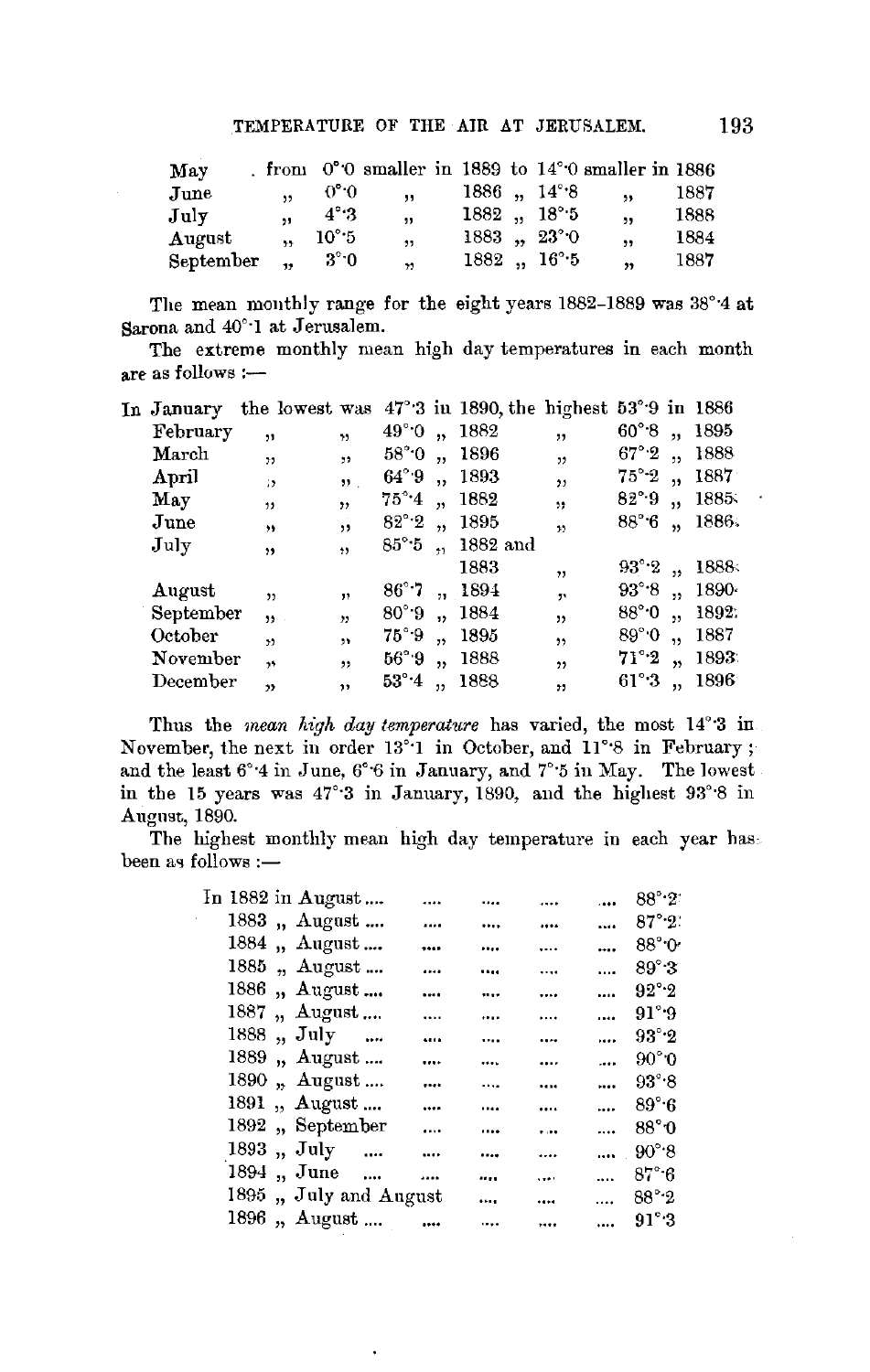|                    |           |               |                   |                   |                   |                   |                   |                   | YEARS.            |               |                   |                   |                   |                   |               |               |                                         |
|--------------------|-----------|---------------|-------------------|-------------------|-------------------|-------------------|-------------------|-------------------|-------------------|---------------|-------------------|-------------------|-------------------|-------------------|---------------|---------------|-----------------------------------------|
| Months.            |           | 1882          | 1883              | 1884              | 1885              | 1885              | 1887              | 1888              | 1889              | 1890          | 1891              | 1892              | 1893              | 1894              | 1895          | 1896          | Means<br>TENPERATURE<br>of<br>15 years. |
| January            | $\cdots$  | degs.<br>49.3 | degs.<br>$51 - 8$ | degs.<br>$49 - 4$ | degs.<br>$60 - 8$ | degs.<br>$53 - 9$ | degs.<br>$50 - 5$ | degs.<br>$49 - 7$ | degs.<br>$51 - 5$ | degs.<br>47.3 | degs.<br>$61 - 2$ | degg.<br>$62 - 4$ | degs.<br>$62 - 4$ | degs.<br>$50 - 5$ | degs.<br>53.8 | degs.<br>49.8 | degs.<br>$51^{\circ}0$                  |
| February           | $\cdots$  | 49.0          | 52.0              | 49.7              | $56 - 4$          | $6.5 - 5$         | $55 - 2$          | 57.4              | $55 - 7$          | $54 - 2$      | $50 - 5$          | 56.7              | 53.0              | $52 - 9$          | 60.8          | $52 - 0$      | $54 - 1$                                |
| March<br>$\ddotsc$ | $\ddotsc$ | 63.5          | $63 - 5$          | $60 - 2$          | 64.1              | $59 - 5$          | 61.9              | 67.2              | 67.1              | 64.5          | 63.2              | $63 - 3$          | 60.5              | 61.2              | $60 - 3$      | $58 - 0$      | g<br>62.5                               |
| April<br>$\ddotsc$ |           | $68 - 3$      | 68.9              | $73 - 2$          | 66.8              | $69 - 5$          | 75.2              | 70.3              | $71 - 6$          | $69 - 8$      | $72 - 0$          | 72.4              | 64.9              | 66.2              | 70.8          | $66 - 4$      | THE<br>69.8                             |
| May<br>$\cdots$    |           | $75 - 4$      | 78.1              | $77 - 2$          | $82 - 9$          | 76.4              | 76-9              | 75.8              | $80 - 4$          | 80.7          | $80 - 4$          | 77.5              | $77 - 0$          | $79 - 9$          | $79 - 8$      | $76 - 8$      | $78 - 4$                                |
| June<br>$\cdots$   | $\cdots$  | $82 - 7$      | 85.0              | $85 - 5$          | $82 - 9$          | 88.6              | $86 - 9$          | 83.0              | 85.2              | 84.9          | 86.6              | $83 - 9$          | $83 - 7$          | 87.6              | 2.2           | 82.1          | HIR<br>84.7                             |
| July<br>$\cdots$   | $\cdots$  | 85.5          | 85.5              | $85 - 7$          | $85 - 7$          | $87 - 1$          | $89 - 0$          | $93 - 2$          | $89 - S$          | 91.3          | $86 - 8$          | $85 - 6$          | $90 - 8$          | 87.4              | $88 - 2$      | $86 - 7$      | Ę<br>87.3                               |
| August             | $\cdots$  | $88 - 2$      | $87 - 2$          | $88 - 0$          | 89.3              | 92.2              | $91 - 9$          | 89.3              | 90.0              | 93.8          | 89.6              | 87.1              | 86.9              | $86 - 7$          | $88 - 2$      | $91 - 3$      | 69.8                                    |
| September          | $\cdots$  | $86 - 9$      | $86 - 3$          | $80 - 9$          | $86 - 1$          | 87.3              | $87 - 0$          | 87.2              | 81.6              | $83 - 5$      | 84.9              | $88 - 0$          | $83 - 5$          | 85 <sub>1</sub>   | $83 - 8$      | $84 - 5$      | <b>JERUSALEM</b><br>$85 - 2$            |
| October            |           | 76.2          | $79 - 7$          | 77.9              | $81-0$            | $81 - 0$          | $89 - 0$          | 82.5              | 81-9              | 80.5          | $78 - 6$          | $82 - 2$          | $78 - 2$          | $83 - 9$          | 75.9          | $81 - 0$      | 80.6                                    |
| November           | $\cdots$  | 67.0          | 64.0              | $64 - 9$          | 70.3              | $64 - 0$          | $70 - 7$          | 56 9              | 63.6              | 67.0          | 66.3              | $63 - 9$          | 71.2              | 64.1              | $66 - 1$      | $67 - 7$      | 65.9                                    |
| December           | !         | $58 - 6$      | $55 - 0$          | $58 - 4$          | $53 - 9$          | 56.3              | $57 - 0$          | 53.4              | 54.6              | $54 - 1$      | $55 - 4$          | $56 - 0$          | 55.6              | 55.8              | $b8 - 1$      | 61.3          | $56 - 7$                                |
| Means              |           | $70 - 9$      | $71 - 4$          | $70 - 9$          | $72 - 9$          | $72 - 7$          | 74.3              | 72.2              | $73 - 0$          | 72.6          | $72 - 1$          | $72 - 4$          | $71 - 5$          | 71.8              | $72 - 3$      | $71 - 5$      | $72 - 2$                                |

TABLE IV.-Showing the monthly mean of the high day temperature of the air at Jerusalem.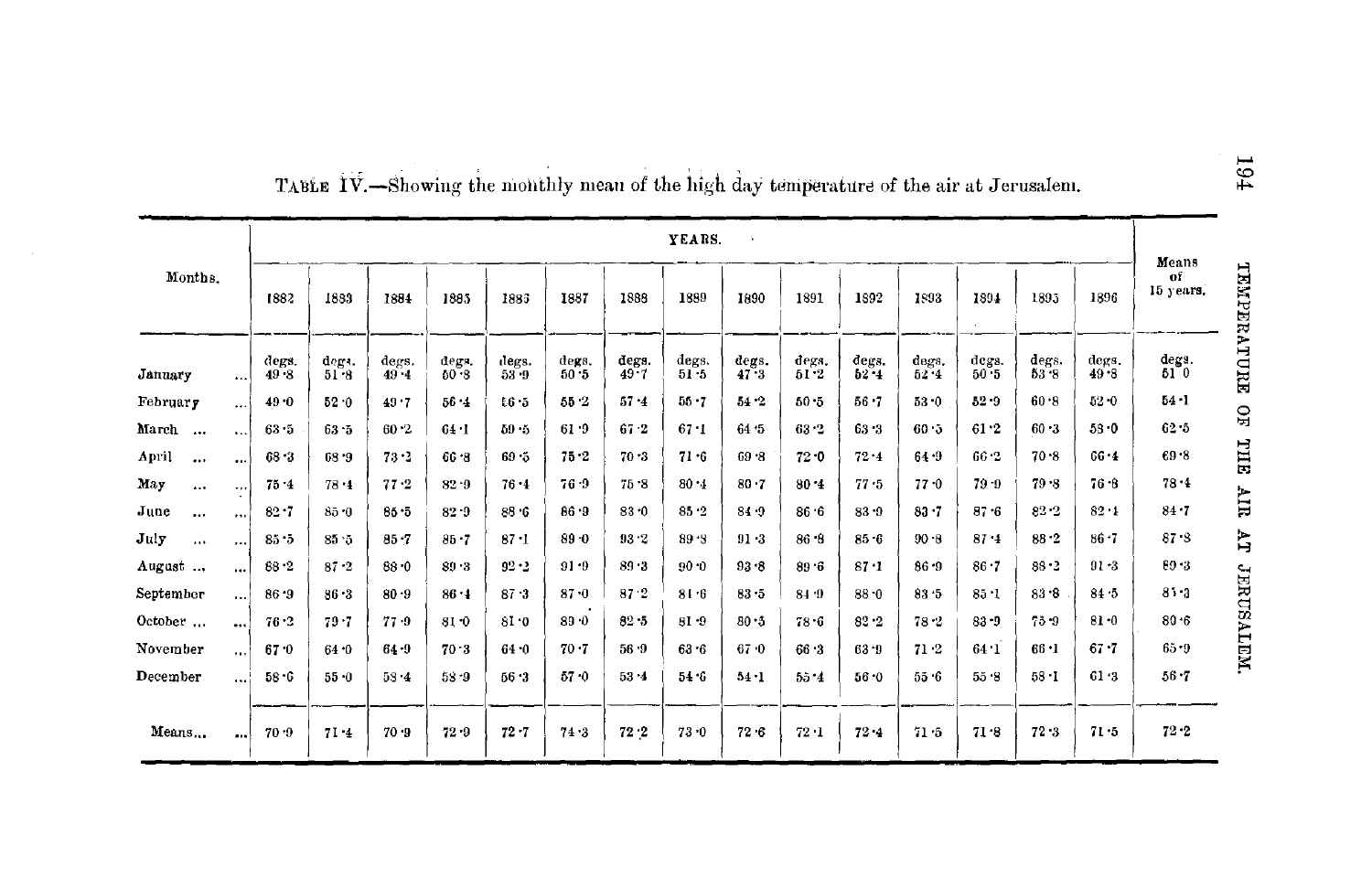So that the maximum has been-

Once in June. Three times in July. Eleven times in August. Once in September.

The number at the foot of each column in Table IV shows the mean of each year. The highest was 74°·3 in 1887, and the lowest 70°·9 in both 1882 and 1884.

The numbers in the last column of Table IV give the mean of the 15 readings. The highest was 89'·3 in August, and the next in order 87'·8 in July, and 85°3 in September; the lowest was 51°0 in January, and the next in order were 54°·1 in February, and 56°·7 in December. The mean of all was 72°·2.

By taking the difference between the numbers in the above table and those corresponding for Sarona in Table VII, published in the *Quarterly Statement* for 1891, p. 225, it will be seen that the mean high day temperature of the air at Saroua was always higher than that at Jerusalem in the months from September to May, with the exception of May 1882, May 1883, September 1886, September 1887, September 1888, and October 1887, when the mean high day temperature at Sarona was  $0°1$ ,  $1°7$ ,  $0°1$ ,  $1°0$ ,  $0°1$ , and  $0°8$  respectively lower than that at Jerusalem, and always lower than the temperature at Jerusalem in the months from June to August, with the exception of August 1883, which was  $1^{\circ}0$  higher than that at Jerusalem. Omitting these exceptional cases it varied in-

| September from $0^{\circ}3$ higher in 1882 to $2^{\circ}8$ higher in 1884 |    |                   |                         |          |                  |                        |                         |                             |  |
|---------------------------------------------------------------------------|----|-------------------|-------------------------|----------|------------------|------------------------|-------------------------|-----------------------------|--|
| October                                                                   | 'n | $3^\circ 1$       | $\ddot{\phantom{1}}$    | 1886     | $\ddot{\bullet}$ | – 7°•1                 | 99                      | 1882                        |  |
| November                                                                  | 55 | 6°2               | ,                       |          |                  | $1885, 12^{\circ}6$    | ,                       | 1888                        |  |
| December                                                                  |    | $10^{\circ}3$     | ,                       |          |                  | $1882, 13^\circ 1$     | ,                       | 1887                        |  |
| January                                                                   |    | $10^{\circ}$ .8   | $\overline{\mathbf{1}}$ | 1884 and |                  |                        |                         |                             |  |
|                                                                           |    |                   |                         |          |                  | 1886 to $12^{\circ}.9$ | ,,                      | 1887                        |  |
| February                                                                  | 13 | $6^{\circ}$ .7    | ,,                      |          |                  | $1882, 11^{\circ}5$    | ,                       | 1889                        |  |
| March                                                                     | ,  | $5^\circ 3$       | ,,                      |          |                  | $1882, 10^{\circ}3$    | ,                       | 1888                        |  |
| April                                                                     | 99 | $2^\circ \cdot 5$ | , 7                     | 1889     | ,                | $6^\circ 4$            | $\overline{\mathbf{z}}$ | 1885                        |  |
| May                                                                       | 'n | $0^\circ \cdot 0$ | $\overline{\mathbf{v}}$ | 1884,    |                  | $3^\circ 3$            | 53                      | 1887                        |  |
| June                                                                      | ,, |                   | $0^{\circ}$ l lower in  | 1885     |                  |                        |                         | $3^{\circ}$ l lower in 1882 |  |
| July                                                                      | ,, | $0^\circ \cdot 0$ | 99                      | 1885     | ,                | $4^\circ$ 7            | 59                      | 1888                        |  |
| August                                                                    | ,, | 0°9               | 99                      | 1888     | ,                | $4^\circ \cdot 3$      | 55                      | 1886                        |  |
|                                                                           |    |                   |                         |          |                  |                        |                         |                             |  |

The mean high day temperature for the eight years 1882-1889 was 76°<sup>-7</sup> at Sarona and 72°<sup>-3</sup> at Jerusalem.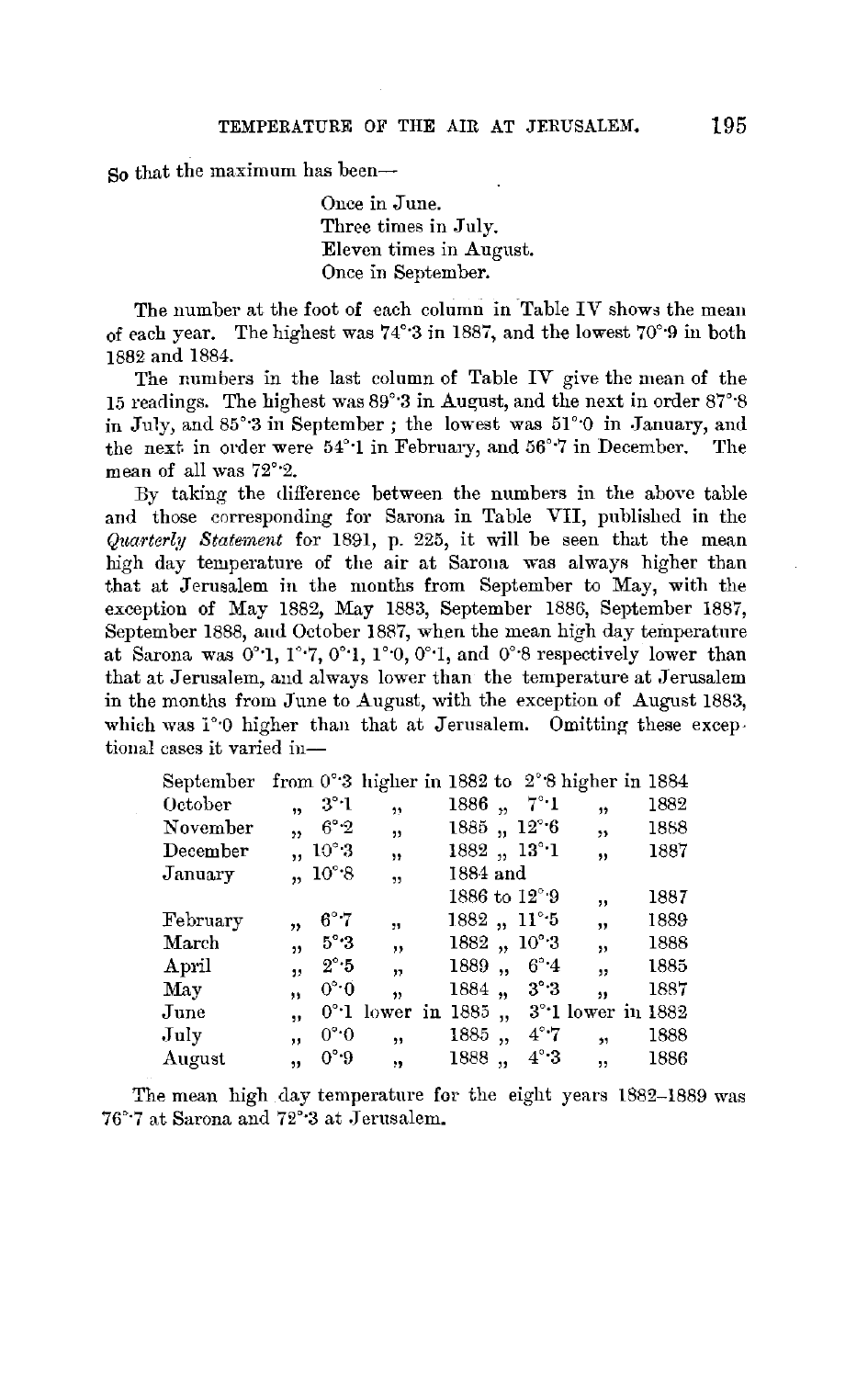|                   |          |                   |                   |                   |                   |                   |               |                   | YEARS.            |                   |                   |                   |                   |                   |                                      |                   | Means             |
|-------------------|----------|-------------------|-------------------|-------------------|-------------------|-------------------|---------------|-------------------|-------------------|-------------------|-------------------|-------------------|-------------------|-------------------|--------------------------------------|-------------------|-------------------|
| Months.           |          | 1882              | 1883              | 1884              | 1885              | 1886              | 1887          | 1888              | 1889              | 1890              | 1891              | 1892              | 1893              | 1894              | 1895                                 | 1896              | of<br>15 years.   |
| January           | $\sim$   | degs.<br>$37 - 4$ | degs.<br>$42 - 5$ | degs.<br>$38 - 0$ | degs.<br>$40 - 3$ | degs.<br>$39 - 1$ | degs.<br>34.5 | degs.<br>$37 - 0$ | degs,<br>$41 - 0$ | degs,<br>$32 - 3$ | degs.<br>$40 - 5$ | degs.<br>$41 - 3$ | dega.<br>$40 - 6$ | degs.<br>$34 - 1$ | degs.<br>$36 - 2$                    | degs.<br>$37 - 9$ | degs.<br>$38 - 2$ |
| February          | $\cdots$ | $36 - 1$          | 40.2              | 38.7              | 42.5              | $39 - 4$          | 40.3          | 44.1              | $43 - 1$          | $36 - 9$          | 38 2              | $43 - 2$          | 39.6              | $35 - 7$          | $39 - 6$                             | $38 - 6$          | $39 - 7$          |
| March<br>$\cdots$ | $\cdots$ | 45.4              | 46.2              | $43 - 2$          | 46.7              | 39.4              | 42.5          | 49.8              | 48.8              | $46 - 8$          | 42.3              | $46 - 0$          | 41.7              | $40 - 1$          | 41.2                                 | 42.2              | 44.2              |
| April<br>$\cdots$ | $\cdots$ | 53.3              | $49 - 8$          | 53.3              | $49 - 1$          | 45.8              | $50 - 5$      | $51 - 6$          | $50 - 8$          | $52 - 3$          | $52 - 7$          | $52 - 2$          | 46.7              | 44.0              | 51.6                                 | $49 - 1$          | $50 - 2$          |
| May<br>           | $\cdots$ | 54.0              | $55 - 0$          | 55.5              | $59 - 9$          | $50 - 8$          | 52.3          | $54 - 5$          | $58 - 6$          | $57 - 7$          | 58.7              | $57 - 9$          | 55.4              | 53.4              | $58 - 2$                             | 57.5              | 56.0              |
| June<br>          | $\cdots$ | $60 - 6$          | 61.8              | $62 - 1$          | $60 - 5$          | $59 - 7$          | 59.1          | 610               | 62.5              | $63 - 5$          | $60 - 2$          | $61 - 9$          | $67 - 0$          | 59 - 2            | $59 - 3$                             | $61 - 3$          | $61 - 3$          |
| July<br>          | $\cdots$ | 63.5              | 64.3              | 61.6              | $62 - 6$          | $58 - 2$          | $62 - 0$      | $69 - 0$          | $66 - 7$          | 68.7              | 66.0              | $63 - 7$          | $67 - 9$          | $60 - 1$          | 64.3                                 | $65 - 4$          | 64.3              |
| August            | $\cdots$ | $65 - 3$          | 65.1              | 63.5              | 62.3              | $58 - 4$          | 61.8          | $65 - 0$          | $65 - 0$          | $68 - 7$          | $66 - 9$          | $64 - 6$          | $61 - 1$          | 58.9              | $62 - 9$                             | $69 - 5$          | $63 - 9$          |
| September         | $\cdots$ | 65.0              | $63 - 2$          | 57.8              | 60.5              | $57 - 4$          | $57 - 6$      | 62.8              | $60 - 6$          | 62.1              | $62 - 4$          | $65 - 9$          | 57.9              | 56.8              | 58.6                                 | $63 - 5$          | 60.3              |
| October           | $\cdots$ | $56 - 4$          | $60 - 2$          | 57.9              | $57 - 5$          | $52 - 5$          | $60 - 4$      | $63 - 8$          | $59 - 5$          | 59.3              | $59 - 9$          | $61 - 9$          | $53 - 6$          | 54.9              | $51 - 9$                             | $63 - 1$          | $58 - 2$          |
| November          | . 1      | $52 - 4$          | 51.9              | 48.7              | 49.6              | 42.8              | 46.6          | $45 - 9$          | 44.9              | 52.9              | $52 - 3$          | 51.1              | $50 - 2$          | 44.1              | $46 - 4$                             | 54 0              | $48 - 9$          |
| December          | $\cdots$ | 47.2              | 43.1              | 46.3              | $42 - 6$          | $37 - 8$          | 37.4          | 42.4              | $39 - 2$          | $44 - 4$          | 44.4              | $44 - 3$          | $39 - 3$          | $36 - 7$          | $44 - 8$                             | $49 - 7$          | $42 - 6$          |
| Means             |          | $53 - 0$          | $53 - 6$          | $52 - 2$          | 52.8              | 48.4              | $50 - 4$      | 53.9              | $53 - 4$          | 53.8              | 53.7              | 54.5              | 51.8              | 48.2              | $\overline{\phantom{a}}$<br>$51 - 2$ | $54 - 3$          | 52.4              |

TABLE V.--Showing the monthly mean of the low night temperature of the air at Jerusalem.

**Contact Contact** 

 $\ddot{\phantom{a}}$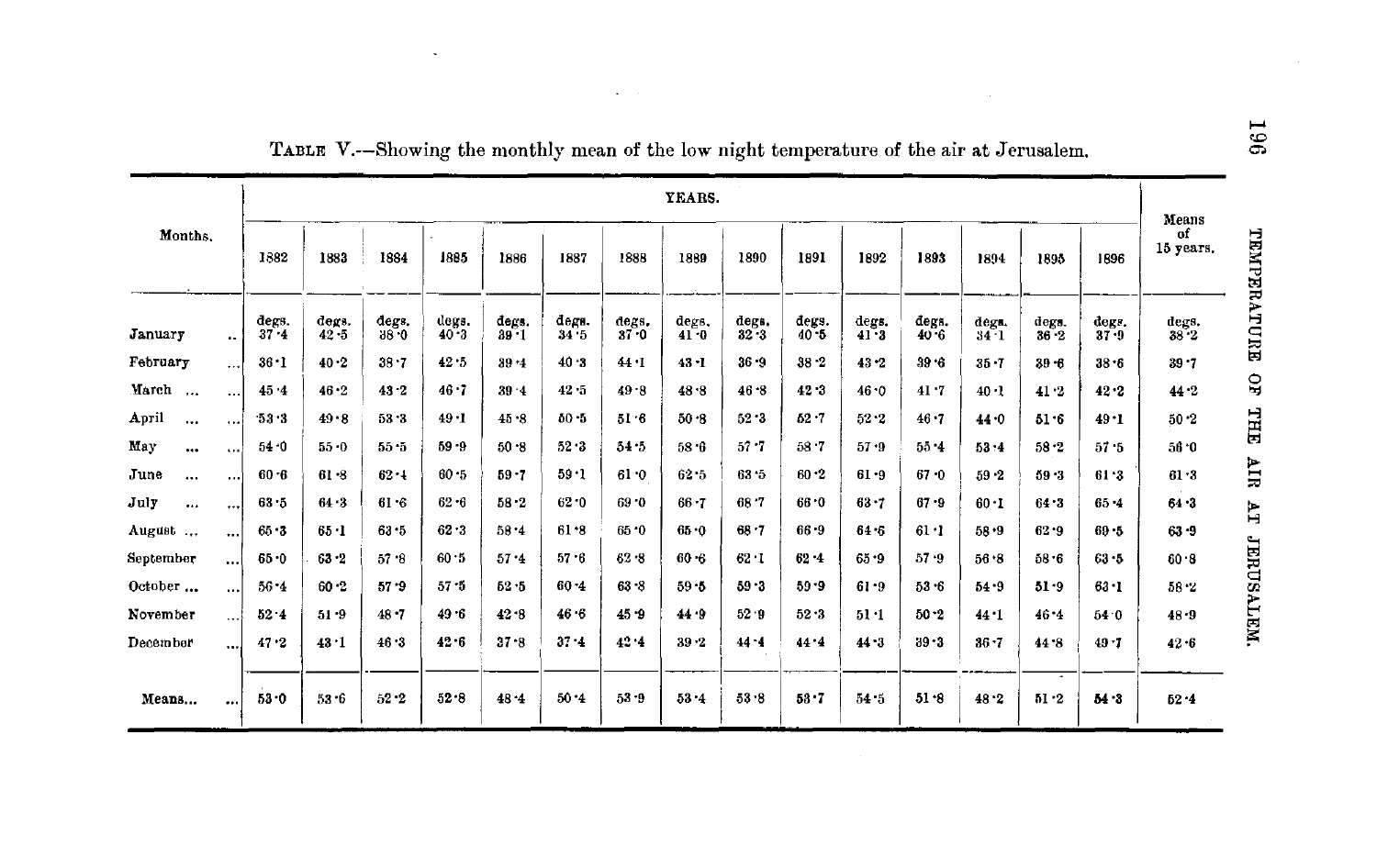The monthly mean low night temperature varied in-

| January                |                      |  | from $32^{\circ}$ 3 in 1890 to $42^{\circ}$ 5 in 1883         |  |  |  |  |
|------------------------|----------------------|--|---------------------------------------------------------------|--|--|--|--|
| February               |                      |  | " 35°7, 1894, 44°1, 1888                                      |  |  |  |  |
| $\operatorname{March}$ |                      |  | " 39°4, 1886, 49°8, 1888                                      |  |  |  |  |
| $_{\rm April}$         |                      |  | " 44° 0 " 1894 " 53° 3 " 1882 and 1884                        |  |  |  |  |
| May                    |                      |  | $, 50^{\circ}6, 1886, 59^{\circ}9, 1885$                      |  |  |  |  |
| June                   |                      |  | ", 59°·1, 1887, 67°·0, 1893                                   |  |  |  |  |
| $\rm{July}$            |                      |  | $, 58^{\circ}\text{-}2$ , 1886 , $69^{\circ}\text{-}0$ , 1888 |  |  |  |  |
| $\rm{August}$          |                      |  | $, 58^{\circ}4$ $, 1886$ $, 69^{\circ}5$ $, 1896$             |  |  |  |  |
| September              | m.                   |  | 56°*8, 1894, 65°*9, 1892                                      |  |  |  |  |
| October                | $\ddot{\mathbf{r}}$  |  | $51^{\circ}$ 9, 1895, 63°8, 1888                              |  |  |  |  |
| $\rm November$         | $\ddot{\phantom{0}}$ |  | $42^{\circ}$ 8, 1886, $54^{\circ}$ 0, 1896                    |  |  |  |  |
| December               | 55.                  |  | $36^{\circ}$ 7, 1894, 49 <sup>°</sup> 7, 1896                 |  |  |  |  |

Thus the mean low night temperature has varied, the most 13°·0 in December, the next in order 11°9 in October and 11°2 in November; the least 7°·9 in June, 8°·4 in February, and 9°·1 in both May and September. The lowest mean reading in the 15 years was  $32^{\circ}$ -3 in January, 1890, and the highest 69°·5 in August, 1896.

The lowest monthly mean low night temperature in each year was as  $follows:$ 

| In 1882 |         |          |      | 36°·1 in February.                                 |
|---------|---------|----------|------|----------------------------------------------------|
| 1883    |         | .        |      | $40^{\circ}$ 2, February.                          |
| 1884    |         |          | <br> | $38^{\circ}$ 0<br>January.<br>$\ddot{\phantom{a}}$ |
| 1885    | .       |          | <br> | $40^{\circ}$ :3<br>" January.                      |
| 1886    |         |          | <br> | $37^\circ.8$<br>December.<br>$\ddot{\phantom{a}}$  |
| 1887    |         |          | <br> | $34^\circ 5$<br>" January.                         |
| 1888    |         |          |      | $37^\circ \cdot 0$<br>"January.                    |
| 1889    |         |          | <br> | $39^\circ 2$<br>"December.                         |
| 1890    |         |          | <br> | $32^\circ \cdot 3$<br>"January.                    |
| 1891    |         |          | <br> | " February.<br>$38^\circ 2$                        |
| 1892    |         |          | <br> | " January.<br>$41^{\circ}$ 3                       |
| 1893    |         |          | <br> | December.<br>$39^\circ 3$<br>$\ddot{\phantom{0}}$  |
| 1894    |         |          | <br> | January.<br>34° 1<br>,                             |
| 1895    | $-0.08$ | $\cdots$ | <br> | December.<br>$36^\circ 2$<br>$\ddot{\phantom{1}}$  |
| 1896    |         |          |      | 37°9<br>" January.                                 |

Therefore the lowest monthly mean has occurred-

Eight times in January. Three times in February. Four times in December.

The number at the foot of each column in Table V shows the mean o each year. The lowest was  $48^{\circ}2$  in 1894, and the highest  $54^{\circ}5$  in 1892.

The numbers in the last column of Table V give the mean of the 15 readings. The lowest was 38°2 in January, and the next in order were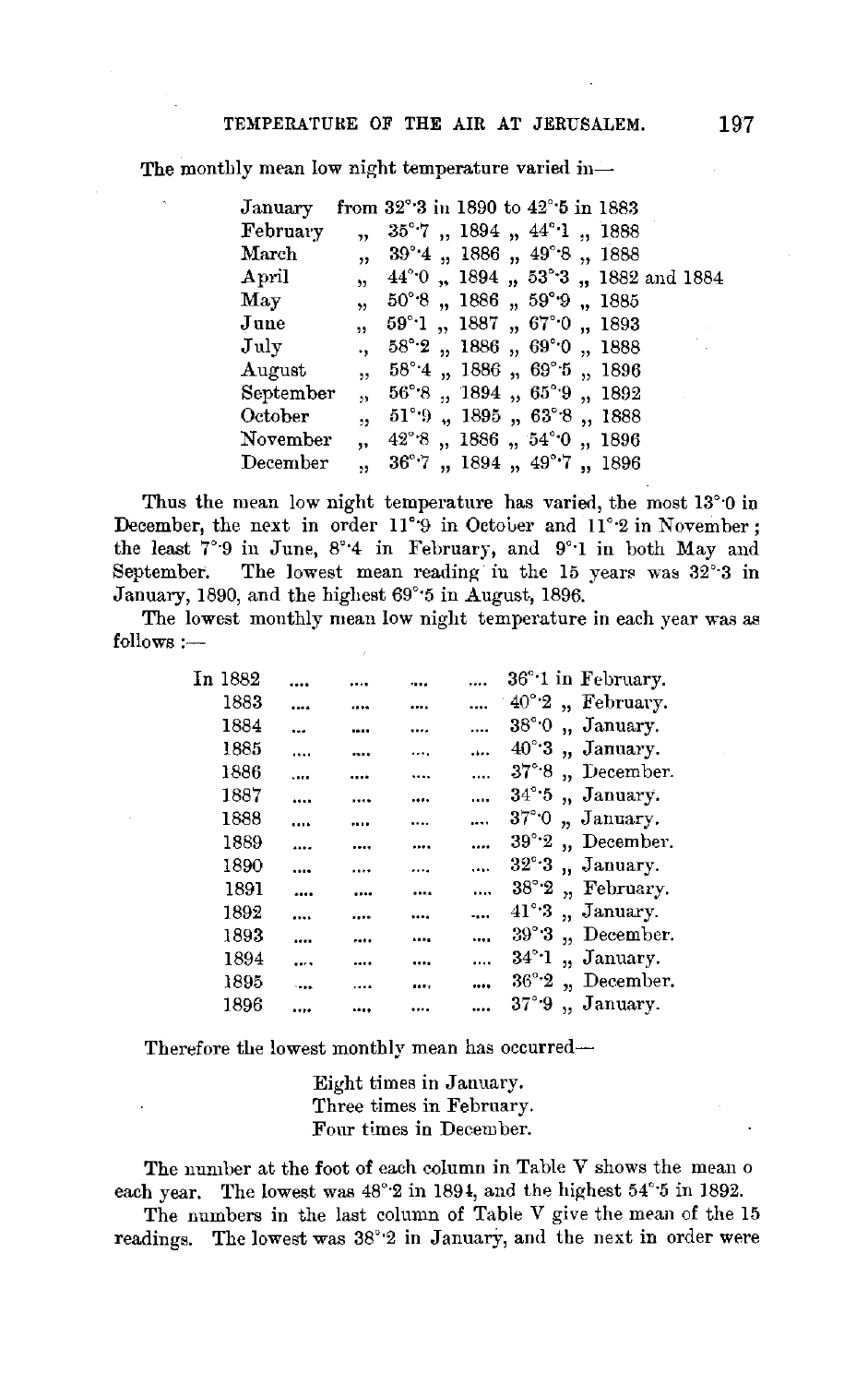39°<sup>-7</sup> in February and 42°<sup>-6</sup> in December; the highest was  $64^{\circ}$ <sup>3</sup> in July, and the next in order were  $63^{\circ}$ 9 in August and  $61^{\circ}$ <sup>3</sup> in June. The and the next in order were  $63^{\circ}$ 9 in August and  $61^{\circ}$ 3 in June. mean of all 52°·4.

By taking the difference between the numbers in the above table and those corresponding for Sarona in Table IX, published in the *Quarterly Statement* for 1891, p. 230, it will be seen that the mean *low* night temperature of the air at Sarona was always higher than that at Jerusalem with the exception of April 1882, June 1882, and September 1883, when the mean low night temperature at Sarona was lower by 1°·4, 1°·3, and 2°·2 respectively. Omitting these exceptional cases it varied in-

| January        |                |                   | from $2^{\circ}$ 9 higher in 1884 to $10^{\circ}$ 4 higher in 1887 |      |                      |                   |                          |      |
|----------------|----------------|-------------------|--------------------------------------------------------------------|------|----------------------|-------------------|--------------------------|------|
| February       | $\overline{1}$ | $3^{\circ}\cdot1$ | ,,                                                                 | 1885 | 15                   | $9^\circ 3$       | 12                       | 1886 |
| March          | ,,             | $1^\circ$ .7      | ,,                                                                 | 1882 | $\bullet$            | $9^\circ 6$       | ,                        | 1886 |
| $_{\rm Aoril}$ | $^{\prime}$    | $0^{\circ}$ -1    | 55                                                                 | 1884 | 19                   | 6°0               | ,                        | 1886 |
| May            | ,,             | $0^{\circ}1$      | $\overline{\mathbf{z}}$                                            | 1885 | ,                    | $5^\circ \cdot 2$ | ,,                       | 1886 |
| June           | ,              | $1^\circ 3$       | ,,                                                                 | 1884 | 13                   | $4^\circ$ 3       | $\overline{\mathbf{22}}$ | 1885 |
| July           | 99             | 0°2               | "                                                                  | 1888 | ,                    | $7^\circ \cdot 4$ | , 1                      | 1886 |
| August         | ,,             | $3^\circ 4$       | $^{\prime}$                                                        | 1882 | ٠,                   | $10^{\circ}$ 8    | , 1, 3                   | 1886 |
| September      | ,,             | $1^{\circ}.3$     | 11                                                                 | 1882 | $\ddot{\phantom{1}}$ | $9^\circ$ 7       | 55                       | 1887 |
| October        | $\overline{1}$ | $1^\circ 6$       | ,,                                                                 | 1883 | $\ddot{\phantom{1}}$ | $8^\circ$ 1       | ,,                       | 1886 |
| November       | 13             | $2^{\circ}$ 6     | $\overline{\phantom{a}}$                                           | 1883 | ,,                   | $10^{\circ}6$     | ,,                       | 1887 |
| December       | ,,             | $2^{\circ}\cdot3$ | ,,                                                                 | 1884 |                      | $13^\circ 5$      | ,                        | 1887 |

The mean low night temperature for the eight years 1882-1889 was .56°·9 at Sarona and 52°·2 at Jerusalem.

The mean daily range has varied-

| In January             | from                    |                |      | $9^{\circ}\!\!.3$ in 1883 to 17 $^{\circ}\!\!.6$ in 1895 |                      |      |
|------------------------|-------------------------|----------------|------|----------------------------------------------------------|----------------------|------|
| February               | ,,                      | 11°0           |      | $1884$ , $21^{\circ}2$                                   | ٠,                   | 1895 |
| $\operatorname{March}$ | ,,                      | 15°8           |      | $1896$ , $21^{\circ}1$                                   |                      | 1894 |
| April                  | , 1                     | 15° 0          | 1882 | $\therefore$ 24°7 $\therefore$                           |                      | 1887 |
| May                    | ,,                      | 19°3           | 1896 | $n^{96}$                                                 |                      | 1894 |
| June                   | $\overline{\mathbf{z}}$ | $16^\circ$ 7   | 1893 | $, 28^{\circ}.9$                                         |                      | 1886 |
| $\rm\,July$            | $\overline{\mathbf{z}}$ | $20^\circ$ 8   | 1891 | $, 28^{\circ}$ .9                                        | ٠.                   | 1886 |
| $\rm{August}$          | ,,                      | $21^\circ$ $8$ | 1896 | $, 33^{\circ}8$                                          | ăs.                  | 1886 |
| September              | ,,                      | $21^{\circ}$ 0 | 1896 | $, 29^{\circ}$ 9                                         |                      | 1886 |
| October                | ,                       | $17^\circ.9$   | 1896 | $, 29^{\circ}0$                                          | ,,                   | 1894 |
| $\rm November$         | $\ddot{\phantom{1}}$    | 11°0           | 1888 | $, 24^{\circ}1$                                          | $\ddot{\phantom{0}}$ | 1887 |
| December               | $\ddot{\phantom{1}}$    | $9^\circ$ 7    | 1890 | $, 19^{\circ}6$                                          | ä,                   | 1887 |
|                        |                         |                |      |                                                          |                      |      |

The smallest range in the 15 years was 9°·3 in January, 1883, and the largest 33°·8 in August, 1886.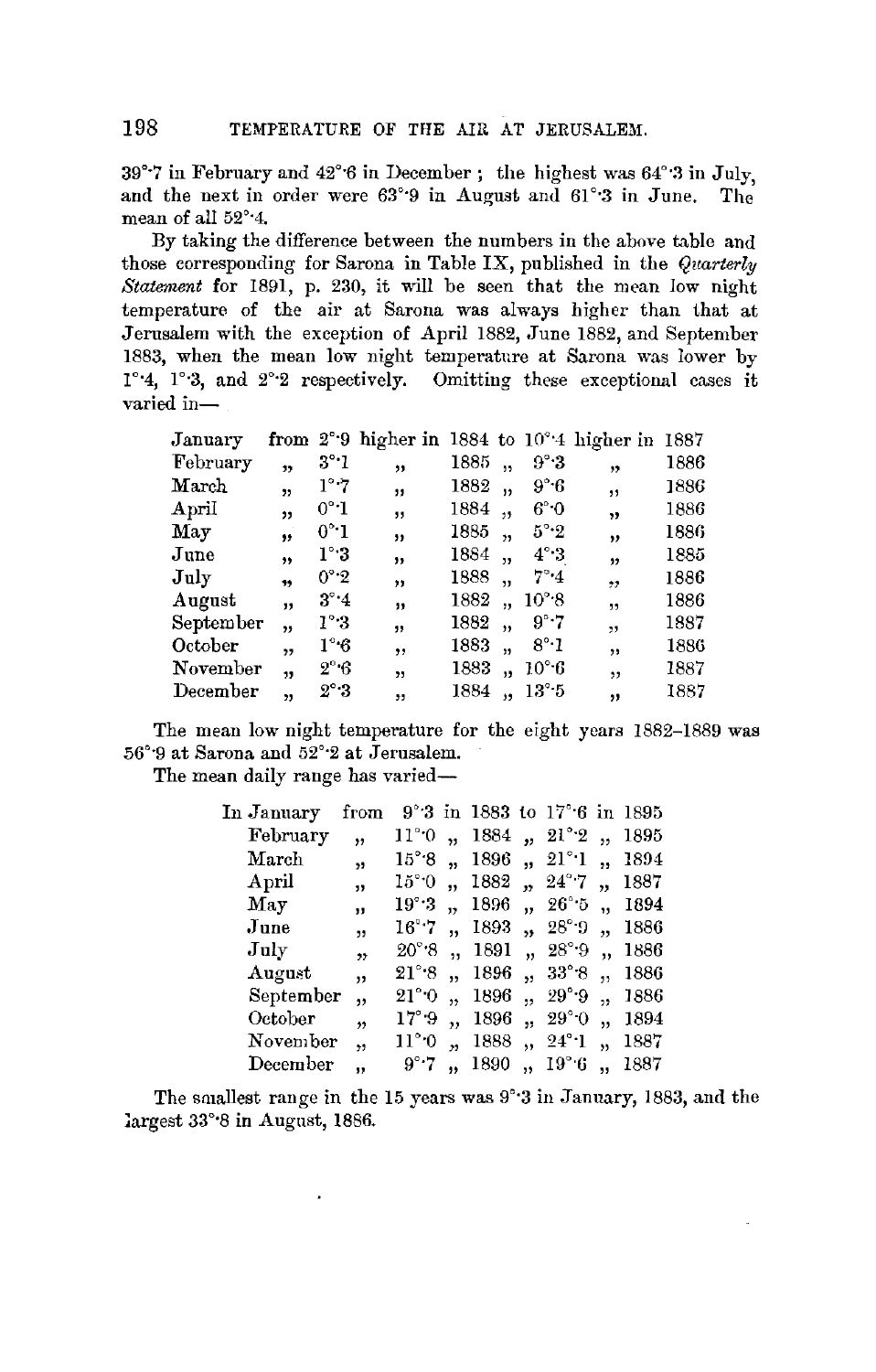|                   | YEARS.    |                   |              |               |                   |                   |               |                   |                 |                   |                   | Means             |                 |                   |                   |                   |                   |
|-------------------|-----------|-------------------|--------------|---------------|-------------------|-------------------|---------------|-------------------|-----------------|-------------------|-------------------|-------------------|-----------------|-------------------|-------------------|-------------------|-------------------|
| Months.           |           | 1882              | 1883         | 1884          | 1885              | 1886              | 1887          | 1838              | 1889            | 1890              | 1891              | 1892              | 1893            | 1894              | 1895              | 1898              | of<br>lő years.   |
| January           | $\cdots$  | degs.<br>$12 - 4$ | ders.<br>9.3 | dega.<br>11.4 | degs.<br>$10 - 5$ | degs.<br>$14 - 8$ | degs.<br>16.0 | degs.<br>$12 - 7$ | degs.<br>$10-5$ | degs.<br>$15 - 0$ | degs.<br>$10 - 7$ | degs.<br>$11 - 1$ | degs.<br>$11-3$ | degs.<br>$16 - 4$ | degs.<br>$17 - 6$ | degs.<br>$11 - 9$ | degs.<br>$12 - 8$ |
| February          | الممع     | $12 - 9$          | 11.8         | 11.0          | 13.9              | $17 - 1$          | 14.9          | $13 - 3$          | 12.6            | 17.3              | 12.3              | $13 - 5$          | 13.4            | $17 - 2$          | $21 - 2$          | 13.4              | $14 - 4$          |
| March             | $\cdots$  | $18 - 1$          | $17 - 3$     | $17 - 0$      | $17 - 4$          | 20:1              | $19 - 4$      | 17.4              | $18 - 3$        | $17 - 7$          | 20.9              | $17 - 3$          | 18.8            | $21 - 1$          | $19 - 1$          | $16 - 8$          | 18.4              |
| April<br>$\cdots$ |           | $15 - 0$          | $19 - 1$     | $19 - 9$      | $17 - 7$          | $23 - 7$          | 24.7          | 18.7              | 20.8            | $17 - 5$          | $19-3$            | 20.2              | 18.2            | $22 - 2$          | 19.2              | $17 - 3$          | $19 - 6$          |
| May<br>$\cdots$   | $\cdots$  | 21.4              | 23.4         | $21 - 7$      | $23 - 0$          | 25.6              | 24.6          | 21.3              | 21.8            | $23 - 0$          | $21 - 7$          | 19.6              | 21.6            | 26.5              | $21 - 6$          | $19 - 3$          | $22 - 4$          |
| June<br>$-1$      | $\cdots$  | $22 - 1$          | $23 - 2$     | $23 - 1$      | 22.4              | $28 - 9$          | $27 - 8$      | $22 - 0$          | $22 - 7$        | $21 - 4$          | $26 - 4$          | 22.0              | 16.7            | $28 - 4$          | $22 - 9$          | $21 \cdot 1$      | 23.4              |
| July<br>$\cdots$  | $\ddotsc$ | 22.0              | 21.2         | $24 - 1$      | 23.1              | $26 - 9$          | $27 - 0$      | 24.2              | $23 - 1$        | $22 - 6$          | 20.3              | $21 - 9$          | $22 - 9$        | $27 - 3$          | $23 - 9$          | $21 - 3$          | $23 - 6$          |
| August            | ا ۱۰۰     | $22 - 9$          | $22 - 1$     | 24.5          | $27 - 0$          | $33 - 8$          | $30 - 1$      | $24 - 3$          | 25.0            | $25 - 1$          | 22.7              | 22.5              | 25.8            | $27 - 8$          | 25.3              | $21 - 3$          | $25 - 4$          |
| September         | $\ddotsc$ | $21 - 9$          | $23 - 1$     | $23 - 1$      | $25 - 9$          | $29 - 9$          | $29 - 4$      | 24.4              | 24 0            | $21 - 4$          | $22 - 5$          | $22 - 1$          | 25.6            | $28 - 3$          | $25 - 2$          | $21 - 0$          | 24.5              |
| October           | $\cdots$  | $19 - 8$          | $19 - 5$     | $20 - 0$      | $23 - 5$          | $28 - 5$          | $28 - 6$      | $18 - 7$          | 22.4            | $21 - 2$          | $18 - 7$          | 20.3              | 24.6            | $29 - 0$          | $24 - 0$          | 17.9              | $22 - 4$          |
| November          | $\cdots$  | $14 - 6$          | $12 - 1$     | 16.2          | $20 - 7$          | $21 - 2$          | 24.1          | 11.0              | $18 - 7$        | 14.1              | 14.0              | 12.8              | 21.0            | $20 - 0$          | $19 - 7$          | 13.7              | $16 - 9$          |
| December          | $\cdots$  | $11 - 4$          | $11 - 9$     | 12.1          | $16 - 3$          | 18.5              | 19.6          | $11 - 0$          | $15 - 4$        | $9 - 7$           | 11.0              | $11 - 7$          | $16 - 3$        | $19-1$            | $13 - 3$          | 11.6              | 13.9              |
| Means             | $\cdots$  | 17.9              | 17.8         | $18 - 7$      | $20 - 1$          | 24.3              | $23 - 9$      | $18 - 3$          | $19 - 6$        | $18 - 8$          | $18 - 4$          | 17.9              | 19.7            | $23 - 6$          | $21 - 1$          | $17 - 2$          | $19 - 8$          |

 $\sim$ 

TAELE VI.-Showing the monthly mean daily range of the temperature of the air at Jerusalem.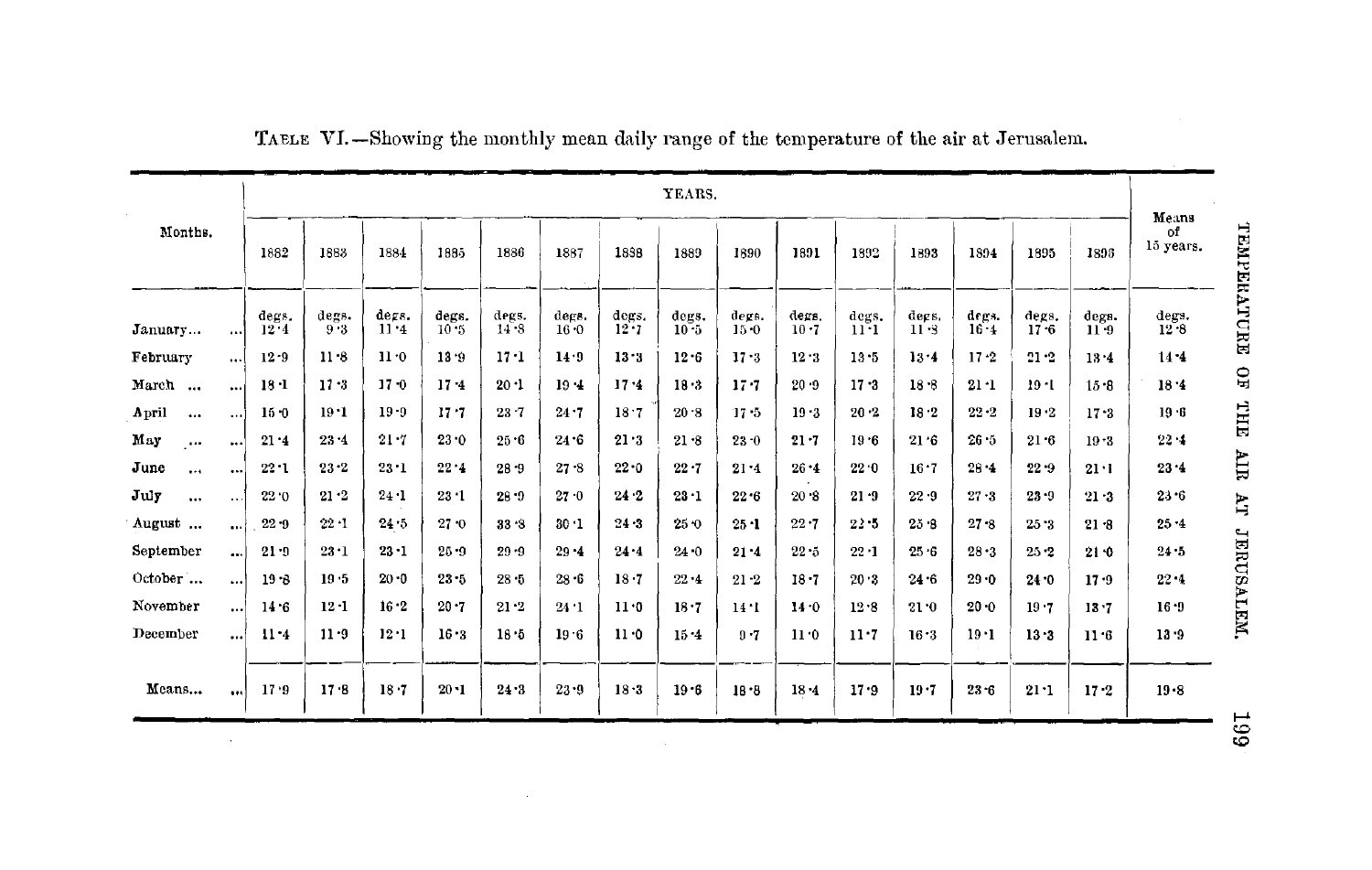The greatest monthly mean daily range of temperature in-

|      |                         | $1882$ was $22^{\circ}9$   | in.                     | August.        |
|------|-------------------------|----------------------------|-------------------------|----------------|
| 1883 | ,,                      | $23^{\circ}$ 4             | ٠,                      | May.           |
| 1884 | 15                      | $24^\circ$ 5               | ٠,                      | August.        |
| 1885 | $\overline{1}$          | $27^\circ$ $0$             | ٠,                      | August.        |
| 1886 | $\overline{\mathbf{z}}$ | 33° 8                      | ٠,                      | August.        |
| 1887 | ,,                      | $30^\circ \cdot 1$         | $\ddot{\phantom{1}}$    | August.        |
| 1888 | $\overline{\mathbf{z}}$ | $24^\circ 4$               | 19                      | September.     |
| 1889 | ,,                      | $25^{\circ}$ O             | ٠,                      | August.        |
| 1890 | ,,                      | $25^\circ\!\! \cdot\!\! 1$ | ,,                      | August.        |
| 1891 | ,,                      | $26^\circ$ 4               | ,,                      | $_{\rm June.}$ |
| 1892 | ,,                      | $22^{\circ}$ 5             | ,,                      | August.        |
| 1893 | ,,                      | $25^{\circ}\,8$            | 33                      | August.        |
| 1894 | "                       | 29° O                      | ,,                      | October.       |
| 1895 | 93                      | $25^\circ$ .3              | $\overline{\mathbf{v}}$ | August.        |
| 1896 | ,,                      | $25^\circ$ 6               | ,,                      | $A$ ugust.     |
|      |                         |                            |                         |                |

<sup>1896</sup>" 25°·6 ,, August. The greatest monthly range of temperature in the 15 years has occurred-

Once in May. Once in June. Eleven times in August. Once in September. Once in October.

The nnmber at the foot of each column in Table *VI* shows the mean of each year. The largest was  $24^{\circ}3$  in 1886, and the smallest  $17^{\circ}2$  in 1896.

The numbers in the last column of Table VI give the mean of the 15 ranges. The smallest,  $12^{\circ}$ 8, was in January, increasing month by month to the largest, 25°·4, in August, then decreasing month by month to the end of the year. The mean for the 15 years was  $19^{\circ}$ 8.

From Dr. Chaplin's observations published in the *Quarterly Statement*  for January, 1883, p. 39, the mean daily range for the eight years, viz., 1864 to 1871, was 19°·5.

By taking the difference between the numbers in the above table and those corresponding for Sarona in Table XI, published in the *Quarterly ,Statement* for 1891, p. 235, it will be seen that the mean daily range of temperature of the air at Sarona was always larger in the months from October to April, with the exception of February 1882, March 1886, April 1886, April 1887, October 1885, October 1886, October 1887, November 1886, November 1887, and December 1887, when the mean daily range at Sarona was  $1^{\circ}2, 1^{\circ}4, 2^{\circ}5, 0^{\circ}4, 1^{\circ}2, 5^{\circ}0, 4^{\circ}2, 0^{\circ}9, 3^{\circ}5,$ and 0°·4 respectively smaller than that at Jerusalem; and always smaller than at Jerusalem in the months of May to September, excepting May, 1885, and September, 1883, which were 0°·4 and 4°·6 respectively larger than at Jerusalem. Omitting these exceptional cases it varied in-

| $0$ ctober                     |                          |             |           |                        | from $1^{\circ}3$ larger in 1884 to $2^{\circ}9$ larger in 1882 |      |
|--------------------------------|--------------------------|-------------|-----------|------------------------|-----------------------------------------------------------------|------|
| November $\ldots$ $1^{\circ}4$ |                          |             | $\bullet$ | $1889$ , $7^{\circ}7$  | $\cdots$                                                        | 1883 |
| December                       | <b>Contract Contract</b> | $1^\circ 7$ |           | $1886$ , $10^{\circ}2$ |                                                                 | 1884 |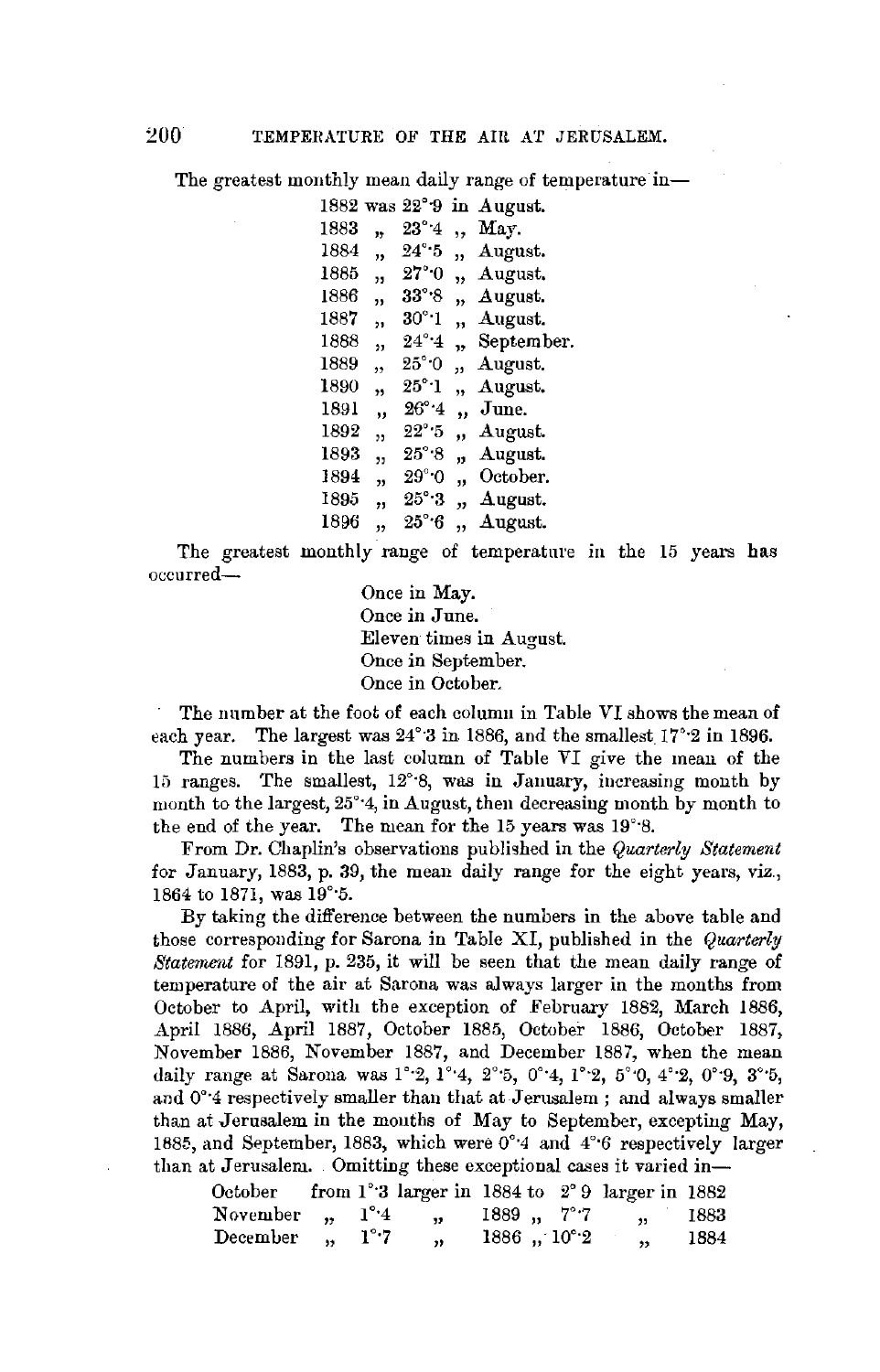| January     |                |                   |                                |       |                     | from $0^{\circ}6$ larger in 1886 to $7^{\circ}9$ larger in 1884 |      |
|-------------|----------------|-------------------|--------------------------------|-------|---------------------|-----------------------------------------------------------------|------|
| February    | ,,             | $1^\circ\,2$      | ,                              | 1886, | 6°8                 | ,,                                                              | 1889 |
| March       | ,,             | $1^\circ \cdot 2$ | $\overline{1}$                 | 1885, | $7^\circ \cdot 0$   | $\overline{\mathbf{v}}$                                         | 1888 |
| April       | ,,             | $1^\circ \cdot 2$ | $\overline{\mathbf{z}}$        | 1888, | $5^\circ 9$         | $\overline{\mathbf{v}}$                                         | 1882 |
| May         | $\overline{1}$ |                   | $0^{\circ}$ 4 smaller in 1889, |       |                     | 5°·1 smaller in 1886                                            |      |
| June        | ,,             | $1^\circ$ 8       | , 1                            | 1882, | 6°6                 | ,                                                               | 1887 |
| $\rm\,July$ | 13             | $3^\circ \cdot 1$ | ,                              | 1882, | $8^\circ 5$         | ,,                                                              | 1886 |
| August      | ,              | $3^\circ \cdot 3$ | ,                              |       | $1883, 15^{\circ}1$ | ,,                                                              | 1886 |
| September   | ,,             | $1^\circ \cdot 0$ | $\overline{\mathbf{z}}$        |       | $1882, 10^{\circ}1$ | ,,                                                              | 1887 |
|             |                |                   |                                |       |                     |                                                                 |      |

The mean daily range of temperature for the eight years 1882–1889 was 19°·8 at Sarona and 20°·1 at Jerusalem.

By selecting in each month the lowest and highest numbers in Table VII, the mean temperature has varied-

|                | from                    | $39^\circ.8$               | in             | 1890 | to                      |                      |    | 1883            |
|----------------|-------------------------|----------------------------|----------------|------|-------------------------|----------------------|----|-----------------|
| February       | $\overline{\mathbf{z}}$ | $42^\circ.5$               |                | 1882 | , 1                     | $50^{\circ}$ $2$     | ,, | 1895            |
| March          | ,                       | $49^\circ.5$               | ,,             | 1886 | ,,                      | $58^\circ 5$         |    | 1888            |
| $_{\rm April}$ | ,,                      | $55^{\circ}$ <sup>-1</sup> | 'n             | 1894 | ,,                      | $63^\circ \cdot 3$   | 12 | 1884            |
| May            | ,,                      | $63^\circ$ 6               | ۰,             | 1886 | $\overline{\mathbf{3}}$ | $71^\circ 4$         | 11 | 1885            |
| June           | ,,                      | $70^\circ.8$               | ,,             | 1895 | ,,                      | $75^\circ 4$         | ,, | 1893            |
| $_{\rm July}$  | ,                       | $72^\circ 6$               | ,,             | 1886 | $\overline{\mathbf{z}}$ | $81^\circ\!\!:\!\!1$ | ,, | 1888            |
| August         | ,,                      | $72^{\circ}\,8$            | $\overline{ }$ | 1894 | , 1                     | $81^\circ 2$         | ,, | 1890            |
| September      |                         | 69°3                       | ,,             | 1884 | ,,                      | 77° O                | ,, | 1892            |
| October        | ٠,                      | $63^\circ.9$               | ,,             | 1895 | ,,                      | $74^\circ$ 7         | ,, | 1887            |
| November       | ٠,                      | $51^\circ 4$               | $\mathbf{v}$   | 1888 | ,,                      | $60^\circ.8$         | ,, | 1896            |
| December       | ,,                      | $46^\circ \cdot 2$         |                | 1894 | ٠,                      | $55^\circ$ 5         |    | 1896            |
|                | In January              |                            |                |      |                         |                      |    | $47^\circ.2$ in |

December  $\mu$ ,  $46^{\circ}2$ , 1894,  $55^{\circ}5$ , 1896<br>The month of the lowest mean temperature in the 15 years was January, 1890, and was 39°·8, the next in order was January, 1894, 42°·3 ; and the month of the highest was August, 1890, 81 ° 2, the next in order were July, 1888, 81°·1, and August, 1896, 83°·4.

The months of the lowest and highest mean temperatures in each year are as follows :-

|      |                         |                         | In 1882 the lowest was February, 42° <sup>5</sup> ; the highest August, |  |                         |                          | $76^{\circ}$ 8     |
|------|-------------------------|-------------------------|-------------------------------------------------------------------------|--|-------------------------|--------------------------|--------------------|
| 1883 | ,,                      | ,,                      | February, $46^{\circ}$ 1;                                               |  | ,,                      | August,                  | $76^\circ 1$       |
| 1884 | , 1                     | , 1                     | January, 43°7;                                                          |  | ,,                      | August,                  | $75^{\circ}$ .8    |
| 1885 | $\mathbf{v}$            | ,                       | January, 45°5;                                                          |  | $\mathbf{v}$            | August,                  | $75^{\circ}.8$     |
| 1886 | ,                       | 11                      | January, 46°5;                                                          |  | $\overline{\mathbf{v}}$ | August,                  | $75^\circ$ :3      |
| 1887 | 12                      | 12                      | January, 42°5;                                                          |  | ,,                      | August,                  | $76^\circ.8$       |
| 1888 | $\overline{\mathbf{y}}$ | $\overline{\mathbf{1}}$ | January, 43°4;                                                          |  | "                       | July.                    | $81^\circ \cdot 1$ |
| 1889 | 11                      | ,,                      | January, 46°2;                                                          |  | , 7                     | July,                    | $78^\circ 2$       |
| 1890 | ,,                      | ,,                      | January, 39°8;                                                          |  | "                       | August,                  | $81^\circ 2$       |
| 1891 | ,,                      | ,,                      | February, $44^{\circ}4$ ;                                               |  | ,,                      | August,                  | $78^\circ 2$       |
| 1892 | $\overline{\mathbf{v}}$ | $\mathbf{r}$            | January, 46°8;                                                          |  | ,                       | September, $77^{\circ}0$ |                    |
| 1893 | , ,                     | "                       | February, $46^\circ 3$ ;                                                |  | ,,                      | July,                    | $79^{\circ}3$      |
| 1894 | ,,                      | ,,                      | January, 42°3;                                                          |  | ,,                      | July,                    | $73^\circ$         |
| 1895 | "                       | ,,                      | January, 45°O;                                                          |  | ,                       | $\rm{July.}$             | $76^\circ 3$       |
| 1896 |                         | ,,                      | January, 43°8;                                                          |  | $^{\prime}$             | August,                  | 80°4               |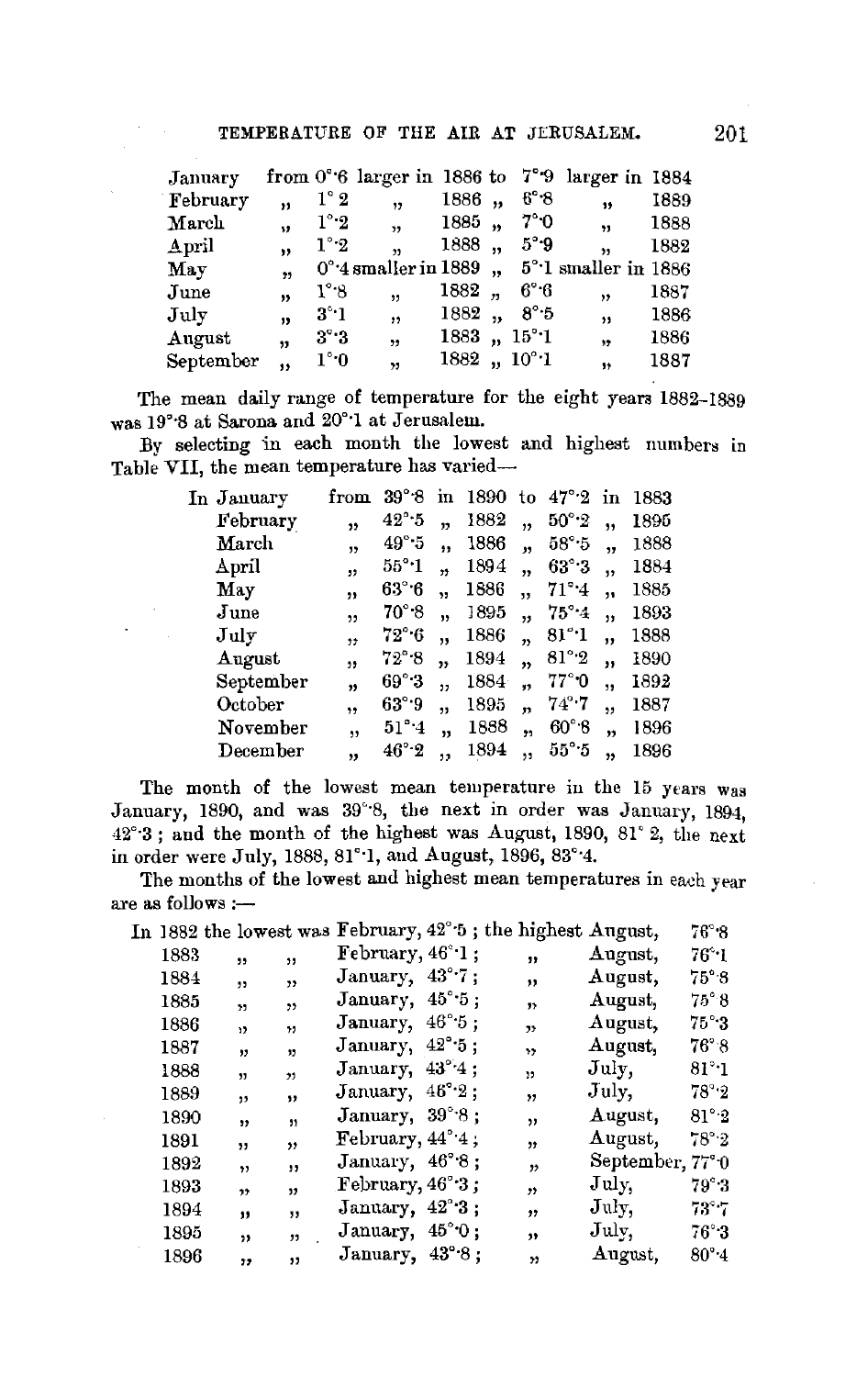|                   | YEARS.               |                   |               |                   |               |               |                   |               |               |                   |               |               | Means         |                   |                   |               |                            |
|-------------------|----------------------|-------------------|---------------|-------------------|---------------|---------------|-------------------|---------------|---------------|-------------------|---------------|---------------|---------------|-------------------|-------------------|---------------|----------------------------|
| Months.           |                      | 1882              | 1883          | 1884              | 1885          | 1886          | 1887              | 1888          | 1889          | 1890              | 1891          | 1892          | 1893          | 1894              | 1895              | 1896          | of<br>15 усатк.            |
| January           | $\cdots$             | degs.<br>$43 - 6$ | degs.<br>47.2 | degs.<br>$43 - 7$ | degs.<br>45.5 | degs.<br>46.5 | degs.<br>$42 - 5$ | degs.<br>43.4 | degs.<br>46.2 | degs.<br>$39 - 8$ | degs.<br>45.9 | degs.<br>46.8 | degs.<br>46.5 | degs.<br>$42 - 3$ | degs.<br>$45 - 0$ | degs.<br>43.8 | deg <sup>3</sup> .<br>44.6 |
| February          | $\cdots$             | 42.5              | $46 - 1$      | 44.2              | 49.5          | 47.9          | 47.8              | $50 - 7$      | 49.4          | 45.5              | 44.4          | $50 - 0$      | $46 - 3$      | 44.3              | 50.2              | 45.3          | 46.9                       |
| March<br>$\cdots$ |                      | 54.4              | 54.9          | $51 - 7$          | $55 - 4$      | $49 - 5$      | $52 - 2$          | $58 - 5$      | $57 - 9$      | $55 - 7$          | 52.7          | 54.7          | 51.1          | 50.6              | 50.7              | 50.1          | 53.3                       |
| April<br>         | $\cdots$             | 60.8              | 59.8          | 63.3              | $57 - 5$      | $57 - 6$      | $62 - 8$          | 61.0          | $61 - 2$      | $61 - 0$          | $62 - 4$      | 62.3          | $55 - 8$      | $55 - 1$          | 61.2              | $57 - 8$      | 60.0                       |
| May<br>$\cdots$   | $\ddotsc$            | 64.7              | 66.7          | 66.3              | 71.4          | 63.6          | 64.6              | $65 - 1$      | $69 - 5$      | $69 - 2$          | 69.5          | $67 - 7$      | $66 - 2$      | $66 - 7$          | 0.61              | $67 - 2$      | $67 - 2$                   |
| June<br>$\cdots$  |                      | $71 - 7$          | $73 - 4$      | $73 - 9$          | $71 - 7$      | 74.1          | 73.0              | 72.0          | 73.9          | 74.2              | 73.4          | 72.9          | $75 - 4$      | $73 - 4$          | $70 - 8$          | 71.9          | 73.0                       |
| July<br>$\cdots$  |                      | 74.5              | 74.9          | $73 - 7$          | 74 · I        | 72.6          | $75 - 5$          | $81 - 1$      | 78.2          | 80.0              | 76.4          | $74 - 7$      | 79.3          | $73 - 7$          | $16 - 3$          | 76.0          | 76.1                       |
| August            | $\ddot{\phantom{a}}$ | 76.8              | 76.1          | $75 - 8$          | 75.9          | 75.3          | 76.8              | $77 - 2$      | 77.5          | 81.2              | 78.2          | $75 - 8$      | 74.0          | 72.8              | $75 - 5$          | $80 - 4$      | 76.6                       |
| September         | $\cdots$             | $76 - 0$          | 74.8          | $69 - 3$          | 73.4          | 72.3          | 72.3              | 75.0          | 72.6          | $72 - 8$          | $73 - 6$      | $77 - 0$      | $70 - 7$      | $71 - 0$          | $71 - 2$          | 74.0          | 73 · I                     |
| October           | $\cdots$             | $66 - 3$          | $67 - 0$      | 67.9              | $69 - 3$      | 66.8          | 74.7              | 73 1          | 70.7          | $69 - 9$          | 69.3          | 72.0          | $65 - 9$      | 69.4              | $63 - 9$          | 72.0          | $69 - 3$                   |
| November          | $\cdots$             | $59 - 7$          | 58.0          | $56 - 8$          | 60.0          | $53 - 4$      | $58 - 6$          | $51 - 4$      | $54 - 2$      | 60.0              | $59 - 3$      | 57.5          | $60 - 7$      | $54 - 1$          | $56 - 2$          | $60 - 8$      | 57.4                       |
| December          | $\cdots$             | $52 - 9$          | $49 - 1$      | $52 - 3$          | 50.7          | 47.0          | 47.2              | 47.9          | 46.9          | 49.3              | $49 - 9$      | $50 - 2$      | 47.5          | 46.2              | $51 - 5$          | $55 - 5$      | 49.7                       |
| Means             | $\cdots$             | $62 - 0$          | 62.3          | $61 - 6$          | 63.0          | 60.5          | 62.3              | $63 - 0$      | 63.2          | $62 - 2$          | $62 - 9$      | $63 - 5$      | $61 - 7$      | $60 - 0$          | 61.8              | $62 - 0$      | 62.3                       |

 $\lambda$ 

TABLE VII. -Showing the mean temperature of the air in every month at Jerusalem.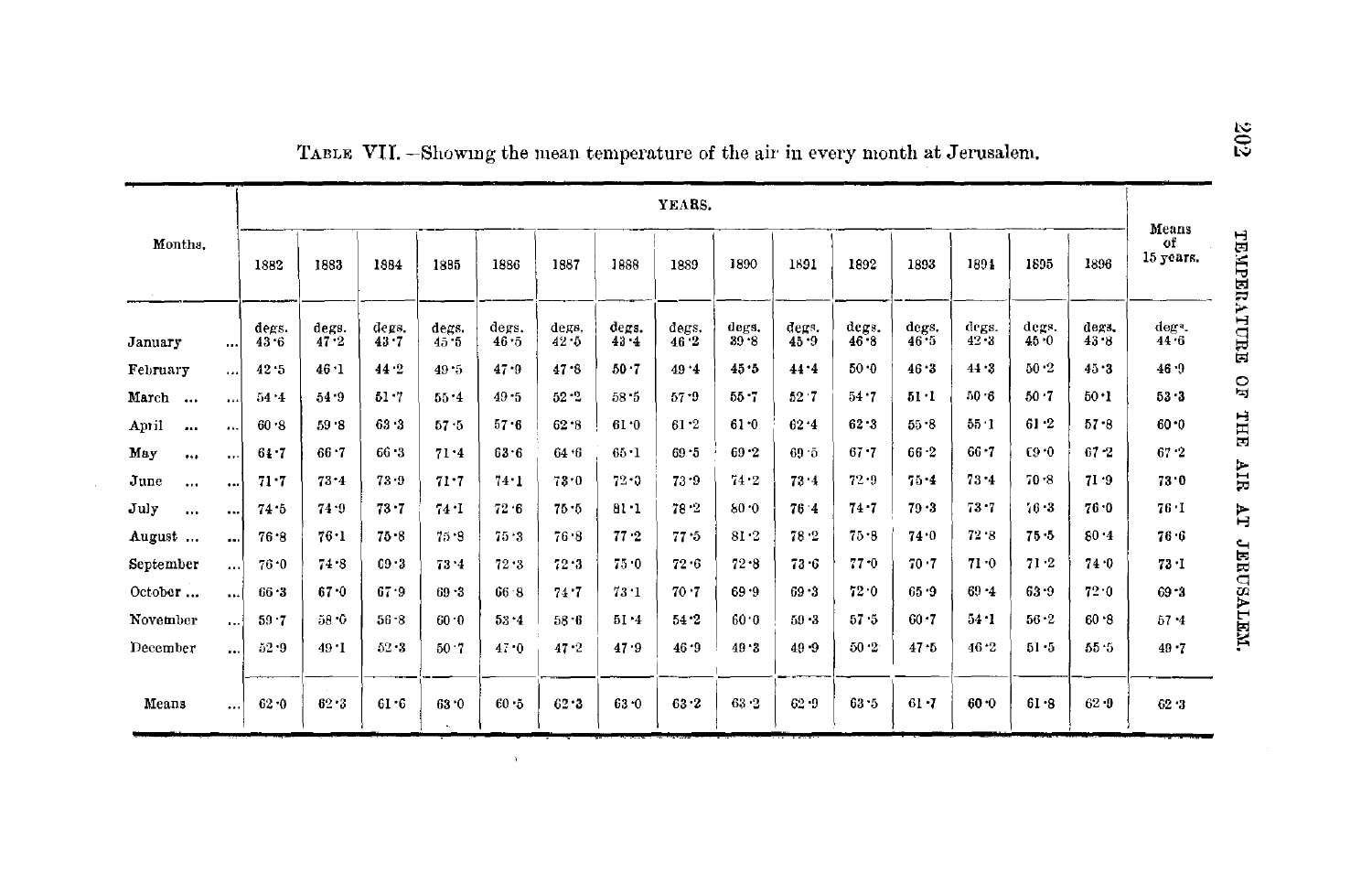The month of lowest mean temperature in each year has been---

Eleven times in January. Four times in February.

The month of the highest mean temperature in each year has been--

Five times in July. Nine times in August. Once in September.

The number at the foot of each columu in Table VII shows the mean of each year. The lowest was  $60^{\circ}$  0 in 1894, and the highest  $63^{\circ}$  5 in 1892.

The numbers in the last column of Table VII give the mean of the 15 readings. The lowest was 44°·6 in January, increasing month by month to the highest, 76°·6, in August, then decreasing month by month to the end of the year.

The three coldest months in the year are January, February, and December, and their mean value is 47°·1.

The month of highest mean temperature is August, and the next in order are July and September, and these are the three hottest months in the year; their mean value is 76°·3.

The mean of the 15 years was  $62^{\circ}$ 3. From Dr. Chaplin's observations, published in the *Quarterly Statement* for January, 1883, the mean temperature for the eight years, viz., 1864 to 1871, was 62°·8.

By taking the difference between the numbers in the above table and those corresponding for Sarona in Table **XIII,** published in the *Quarterly Statement* for 1891, p. 303, it will be seen that the mean temperature of the air at Sarnna was always higher than that at Jerusalem **in** every month, with the exception of May 1883, June 1882, June 1883, and .July 1888, when the mean temperature at Sarona was 0°·7, 2°·2, 0°·1, and 2°·2 respectively lower than that at Jerusalem. Omitting these exceptional cases, it varied in-

| January from 6°8 higher in  |                         |                |    | 1884                   |                         |                 | to $11^{\circ}$ 6 higher in 1887 |             |
|-----------------------------|-------------------------|----------------|----|------------------------|-------------------------|-----------------|----------------------------------|-------------|
| February                    | $\ddot{\mathbf{r}}$     | $6^{\circ}$ 0  | 11 | 1887                   | $\overline{1}$          | $9^{\circ}$ 9   | 13                               | 1886        |
| March                       | ,,                      | $3^\circ 6$    | 55 | 1882                   | ,,                      | $8^\circ 8$     | 39                               | 1886        |
| April                       | ,                       | $1^\circ$ 6    | ,, | ר 1882<br>1883<br>1889 | "                       | $5^\circ$ .7    | m                                | 1885        |
| May                         | $\overline{\mathbf{v}}$ | $0^{\circ}.3$  | ,, | 1885                   | 11                      | $3^{\circ}.7$   | ,,                               | 1887        |
| June                        | $\overline{\mathbf{1}}$ | $0^{\circ}$ .1 | ,, | 1884                   | 99                      | $2^{\circ}$ -1  | ,                                | 1885        |
| $\overline{\mathrm{J}}$ uly | ,,                      | $0^{\circ}$ 4  | ,, | 1882                   | ,                       | $3^\circ 2$     | ,,                               | 1885 & 1886 |
| August                      | $\ddot{\mathbf{r}}$     | $0^{\circ}$ .8 | ٠, | 1882                   | $\overline{\mathbf{v}}$ | $3^\circ 3$     | 12                               | 1886        |
| September,,                 |                         | $0^\circ 4$    | 77 | 1883                   | 12                      | $5^\circ 6$     | ,,                               | 1889        |
| October                     | ,,                      | $1^\circ 3$    |    | 1887                   | 99                      | $7^{\circ}$ -9  | ,,                               | 1889        |
| November,                   |                         | $5^\circ 2$    | 59 | 1885                   | ,                       | 9°9             | ,,                               | 1888        |
| December,                   |                         | 7°0            | ,, | 1882                   |                         | $, 13^{\circ}1$ | ,                                | 1887        |
|                             |                         |                |    |                        |                         |                 |                                  |             |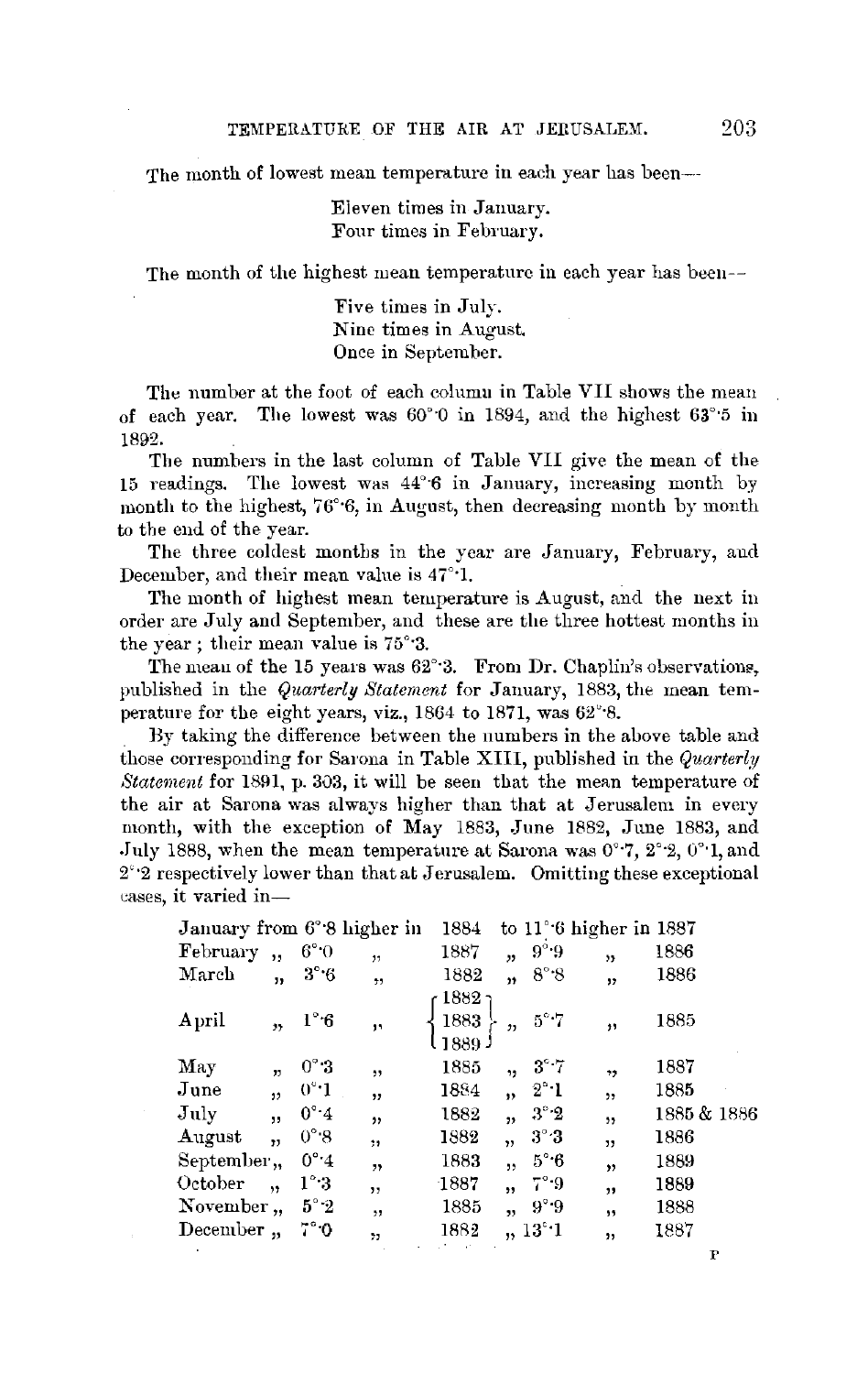|                  |           |          |           | YEARS.                                                                                               |                 |                 |                 |                 |                     |                 |                 |                   |                 |                 |                 |                 |                 |                 |
|------------------|-----------|----------|-----------|------------------------------------------------------------------------------------------------------|-----------------|-----------------|-----------------|-----------------|---------------------|-----------------|-----------------|-------------------|-----------------|-----------------|-----------------|-----------------|-----------------|-----------------|
|                  | Months.   |          |           | 1882<br>1885<br>1886<br>1887<br>1888<br>1889<br>1890<br>1892<br>1894<br>1883<br>1884<br>1891<br>1893 |                 |                 |                 |                 |                     |                 |                 |                   | 1895            | 1896            |                 |                 |                 |                 |
| January          | $\cdots$  | $\cdots$ |           | degg.<br>$-1.0$                                                                                      | degs.<br>$+2.6$ | degs.<br>$-0.9$ | degs.<br>$+0.0$ | degs.<br>$+1.9$ | degs.<br>$-21$      | decs.<br>$-1.2$ | degs.<br>$+1.6$ | degs. i<br>$-4.8$ | degs.<br>$+1.3$ | degs.<br>$+2.2$ | degs.<br>$+1.9$ | degs.<br>$-2.3$ | degs.<br>$+0.4$ | deer.<br>$-0.8$ |
| February         |           | $\cdots$ |           | $-4.4$                                                                                               | $-0.5$          | $-2.7$          | $+26$           | $+1.0$          | $+0.9$              | $+3.8$          | $+2.5$          | $-1.4$            | $-2.5$          | $+3 - 1$        | $-0.6$          | $-2.6$          | $+3.3$          | $-1.6$          |
| March            | $\cdots$  | $\cdots$ | $\cdots$  | $+1.1$                                                                                               | $+1.6$          | $-1.6$          | $+2.1$          | $-3.8$          | $-1$ <sup>.</sup> 1 | $+5.2$          | $+4.6$          | $+2.4$            | $-0.6$          | $+1.4$          | $-2.2$          | $-2.7$          | $-2.6$          | $-3.2$          |
| April<br>        |           | $\cdots$ | اءء       | $+0.8$                                                                                               | $-0.2$          | $+3.3$          | $-2.5$          | $-2.4$          | $+2.3$              | $+10$           | $+1.2$          | $+1.0$            | $+2.4$          | $+2.3$          | $-4.3$          | $-4.9$          | $+1.2$          | $-2.2$          |
| May<br>$\cdots$  | $\cdots$  | $\cdots$ | $\ddotsc$ | $-2.5$                                                                                               | $-0.5$          | $-0.9$          | $+4.2$          | $-3.6$          | $-2.6$              | $-2.1$          | $+2.3$          | $+2.0$            | $+2.3$          | $+0.5$          | $-1.0$          | $-0.5$          | $+1.8$          | $0 - 0$         |
| June<br>$\cdots$ |           | 1.14     | $\ldots$  | $-1.3$                                                                                               | $+0.4$          | $+0.0$          | $-1.3$          | $+1.1$          | 0.0                 | $-1.0$          | $+0.9$          | $+1.2$            | $+0.4$          | $-0.1$          | $+2.4$          | $+0.4$          | $-2.2$          | $-1:1$          |
| July<br>$\cdots$ |           | $\cdots$ | $\cdots$  | $-1.6$                                                                                               | $-1.2$          | $-2.4$          | $-2.0$          | $-3.5$          | $-0.6$              | $+5.0$          | $+2.1$          | $+3.9$            | $+0.3$          | $-1.4$          | $+3.2$          | $-2.4$          | $+0.2$          | $-0.1$          |
| August           | $\ddotsc$ | $\cdots$ |           | $+0.2$                                                                                               | $-0.5$          | $-0.8$          | $-0.8$          | $-1.3$          | $+0.2$              | $+0.6$          | $+0.9$          | $+4.6$            | $+1.6$          | $-0.8$          | $-2.6$          | $-3.8$          | $-1.1$          | $+3.8$          |
| September        |           | $\cdots$ | $\ddotsc$ | $+2.9$                                                                                               | $+1.7$          | $-3.8$          | $+0.3$          | $-0.8$          | $-0.8$              | $+1.9$          | $-0.5$          | $-0.3$            | $+0.5$          | $+3.9$          | $-2.4$          | $-2.1$          | $-1.9$          | $+0.9$          |
| October          |           |          | $\cdots$  | $-3.0$                                                                                               | $-2.3$          | $-1.4$          | 0.0             | $-2.5$          | $+5.4$              | $+3.8$          | $+1.4$          | $+0.6$            | 0.0             | $+2.7$          | $-3.4$          | $+0.1$          | $-5.4$          | $+2.7$          |
| November         | $\cdots$  | $\cdots$ | ،         | $+2.3$                                                                                               | $+0.6$          | $-0.6$          | $+2.6$          | $-4.0$          | $+1.2$              | $-6.0$          | $-3.2$          | $+2.6$            | $+1.0$          | $+0.1$          | $+3.3$          | $-3.3$          | $-1.2$          | $+3.4$          |
| December.        | $\cdots$  |          | $\cdots$  | $+3.2$                                                                                               | $-0.6$          | $+2.6$          | $+1.0$          | $-2.7$          | $-2.5$              | $-1.8$          | $-2.8$          | $-0.4$            | $+0.2$          | $+0.5$          | $-2.2$          | $-3.5$          | $+1.8$          | $+5.8$          |
| Means            | $\cdots$  | 0.09     | المعه     | $-0.3$                                                                                               | 0 <sub>0</sub>  | $-0.7$          | $+0.6$          |                 | $-1.7 + 0.1$        | $+0.7$          | $+0.9$          | $+0.0$            | $+0.6$          | $+1.2$          | $-0.6$          | $-2.3$          | $-0.5$          | $+0.6$          |

TABLE VIII.—Showing the departure of the mean temperature of the air in every month above or below its mean for 15 years.

 $\sim$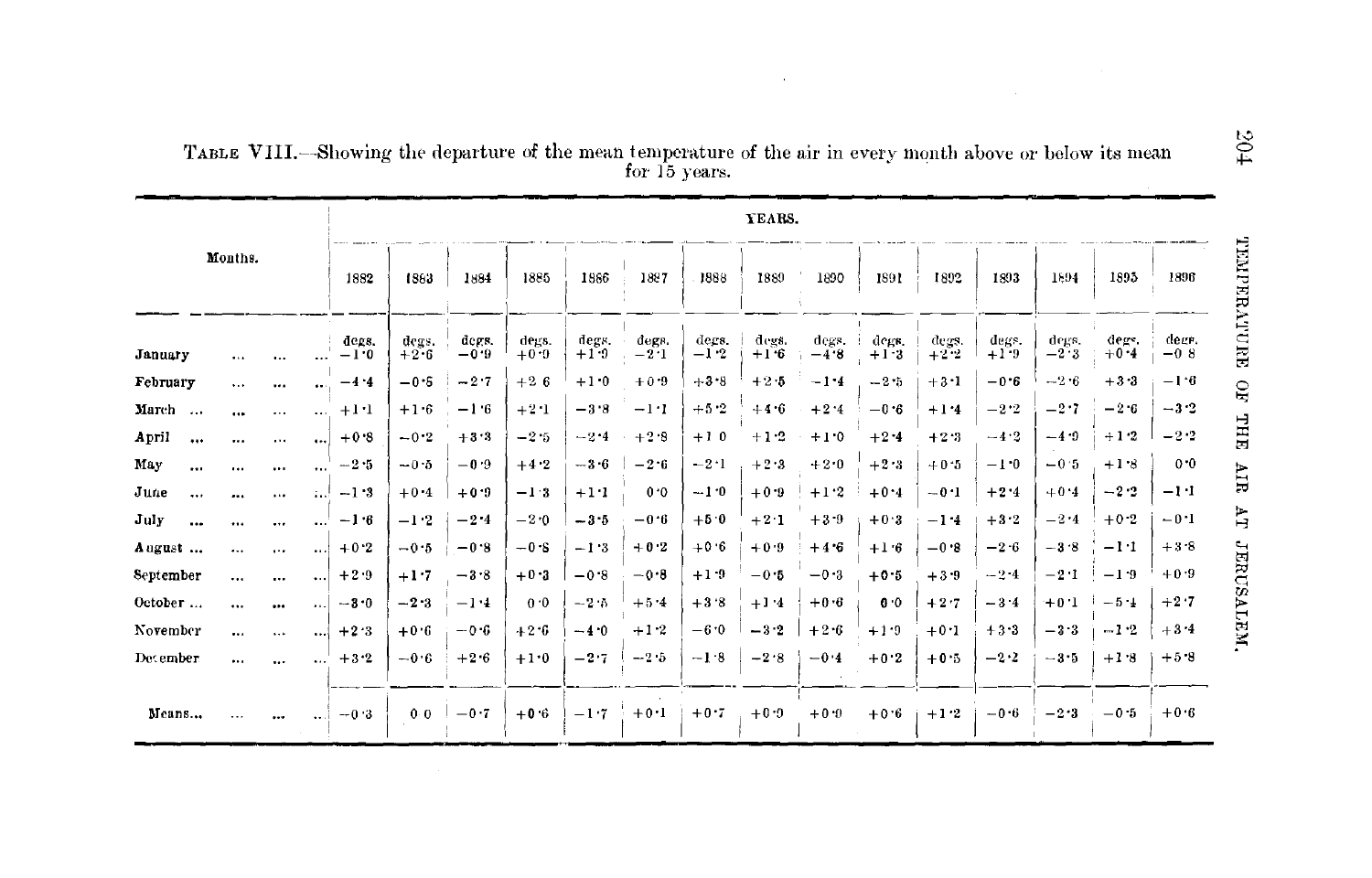The mean temperature for the eight years  $1882-1889$  was  $66°6$  at Sarona and 62°·2 at Jerusalem.

The greatest departures in each month above or below its mean of 15 years are:--

|           |      |          |                   | Below the mean |                                                |     |               |                      | Above the mean |  |  |  |
|-----------|------|----------|-------------------|----------------|------------------------------------------------|-----|---------------|----------------------|----------------|--|--|--|
|           |      |          |                   |                | of 15 years.                                   |     |               |                      | of 15 years.   |  |  |  |
| January   |      |          |                   |                | $4^{\circ}$ 8 in 1890 and $2^{\circ}6$ in 1883 |     |               |                      |                |  |  |  |
| February  |      |          | $4^\circ 4$       |                | 1882                                           | ,   | 3°8           | ٠,                   | 1888           |  |  |  |
| March     |      |          | 3°8               | ٠,             | 1886                                           | ,,  | $5^\circ 2$   |                      | 1888           |  |  |  |
| April     | <br> |          | $4^\circ 9$       |                | 1894                                           | ,,  | $3^\circ\,3$  |                      | 1884           |  |  |  |
| May       | <br> |          | $3^\circ 6$       | ,              | 1886                                           | ,   | $4^\circ 2$   |                      | 1885           |  |  |  |
| June      | <br> |          | $2^{\circ}$ $2$   |                | 1895                                           | ,   | $2^{\circ}$ 4 |                      | 1893           |  |  |  |
| July      | <br> | $\cdots$ | $3^{\circ}5$      | ٠.             | 1886                                           | ,,  | $5^{\circ}$ 0 |                      | 1888           |  |  |  |
| August    |      |          | $3^\circ \cdot 8$ | ٠,             | 1894                                           | ,   | $4^\circ 6$   |                      | 1892           |  |  |  |
| September |      |          | 3°8               | ٠,             | 1884                                           | , 1 | 3°9           |                      | 1892           |  |  |  |
| October   |      |          | $5^\circ 4$       | ,              | 1895                                           | ,   | $5^\circ 4$   | ٠,                   | 1887           |  |  |  |
| November  |      |          | 6°0               | ٠,             | 1888                                           | ,,  | $3^\circ 4$   | $\ddot{\phantom{1}}$ | 1896           |  |  |  |
| December  |      |          | $3^\circ\,5$      |                | 1894                                           | ,   | $5^{\circ}$ 8 |                      | 1896           |  |  |  |
|           |      |          |                   |                |                                                |     |               |                      |                |  |  |  |

The largest departure below the mean was  $6°0$  in November, 1888, and the next in order were 5°·4 in October, 1895, and 4°·9 in April, 1894.

The smallest departure below the mean was  $2^{\circ}2$  in June, 1895; and the next in order was 3°·5 in both July, 1886, and December, 1894.

The largest departure above the mean was 5°·8 in December, 1896, and the next in order were 5°·4 in October, 1887, and 5°·2 in March, 1888.

The smallest departure above the mean was 2°·4 in June, 1893, and the next in order were 2°6 in January, 1883, and 3°3 in April, 1884.

The mean temperature in June was the most uniform, the next **in**  order were January arnl September, the departure **in** these months **from**  the mean being, in-

| $_{\text{June}}$ | $\cdots$ |              |                          |             | $2^{\circ}$ below to $2^{\circ}$ 4 above the mean. |
|------------------|----------|--------------|--------------------------|-------------|----------------------------------------------------|
| January          | $\cdots$ | $4^\circ$ -8 | $\overline{\phantom{a}}$ | $2^\circ$ 6 | "                                                  |
| September        |          | $3^\circ 8$  | ,                        | 3°9         | ,,                                                 |
|                  |          |              |                          |             |                                                    |

The mean temperature in October was the most variable, the next in order were November and December. The departure from the mean in these months were, in-

| October  | $\cdots$ |              |                      |             | $5^{\circ}4$ below to $5^{\circ}4$ above the mean. |
|----------|----------|--------------|----------------------|-------------|----------------------------------------------------|
| November | $\cdots$ | $6^{\circ}0$ | $\ddot{\phantom{0}}$ | $3^\circ 4$ | ,,                                                 |
| December |          | 3°5          | , 1                  | $5^\circ 8$ | "                                                  |

The greatest change of temperature from month to month being from October to November, which is as large as  $11^{\circ}$ 9, and the next in order 7°·7, from November to December, making a decrease of 19°·6 from October to December.